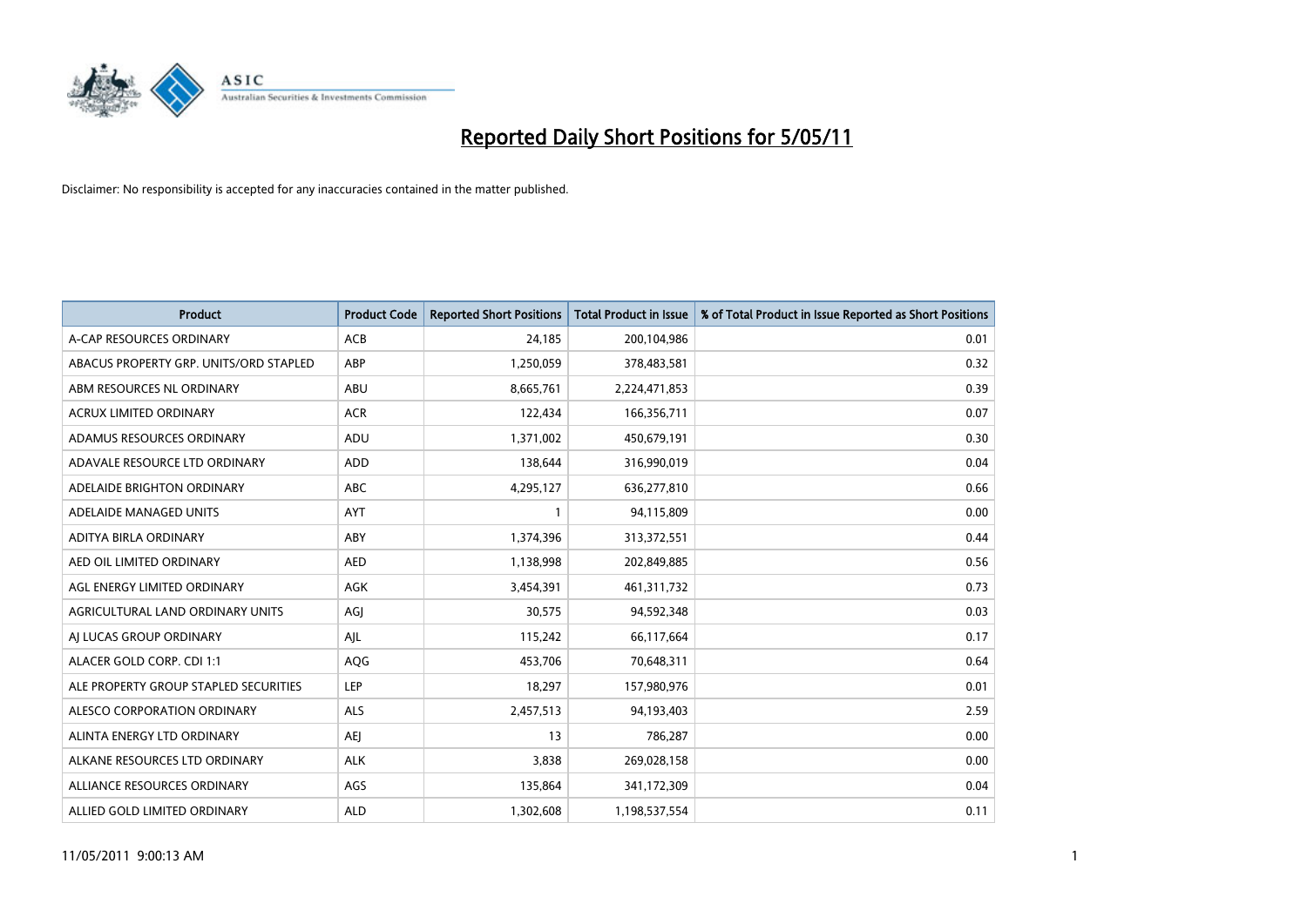

| <b>Product</b>                          | <b>Product Code</b> | <b>Reported Short Positions</b> | <b>Total Product in Issue</b> | % of Total Product in Issue Reported as Short Positions |
|-----------------------------------------|---------------------|---------------------------------|-------------------------------|---------------------------------------------------------|
| ALTONA MINING LTD ORDINARY              | <b>AOH</b>          | 500,000                         | 472,133,029                   | 0.11                                                    |
| ALUMINA LIMITED ORDINARY                | <b>AWC</b>          | 19,421,488                      | 2,440,196,187                 | 0.81                                                    |
| AMADEUS ENERGY ORDINARY                 | AMU                 | 454,000                         | 300,288,855                   | 0.15                                                    |
| AMALGAMATED HOLDINGS ORDINARY           | AHD                 | 15,609                          | 157,461,063                   | 0.01                                                    |
| AMCOR LIMITED ORDINARY                  | <b>AMC</b>          | 8,289,615                       | 1,227,383,880                 | 0.64                                                    |
| AMP LIMITED ORDINARY                    | AMP                 | 8,639,003                       | 2,789,686,764                 | 0.32                                                    |
| AMPELLA MINING ORDINARY                 | <b>AMX</b>          | 347,003                         | 203,285,108                   | 0.17                                                    |
| ANGLOGOLD ASHANTI CDI 5:1               | AGG                 | $\overline{2}$                  | 89,207,765                    | 0.00                                                    |
| ANSELL LIMITED ORDINARY                 | <b>ANN</b>          | 4,206,173                       | 133,011,550                   | 3.17                                                    |
| ANTARES ENERGY LTD ORDINARY             | <b>AZZ</b>          | 101,632                         | 275,500,000                   | 0.04                                                    |
| ANZ BANKING GRP LTD ORDINARY            | ANZ                 | 6,984,656                       | 2,596,524,283                 | 0.25                                                    |
| APA GROUP STAPLED SECURITIES            | <b>APA</b>          | 5,009,011                       | 556,193,951                   | 0.88                                                    |
| APEX MINERALS NL ORDINARY               | <b>AXM</b>          | 885,146                         | 5,550,243,713                 | 0.02                                                    |
| APN EUROPEAN RETAIL UNITS STAPLED SEC.  | <b>AEZ</b>          | 11,832                          | 544,910,660                   | 0.00                                                    |
| APN NEWS & MEDIA ORDINARY               | <b>APN</b>          | 17,553,164                      | 618,568,292                   | 2.84                                                    |
| AQUARIUS PLATINUM. ORDINARY             | <b>AQP</b>          | 1,654,061                       | 470,070,802                   | 0.34                                                    |
| AQUILA RESOURCES ORDINARY               | <b>AQA</b>          | 4,088,941                       | 374,368,499                   | 1.11                                                    |
| ARAFURA RESOURCE LTD ORDINARY           | <b>ARU</b>          | 5,369,511                       | 367,980,342                   | 1.48                                                    |
| ARB CORPORATION ORDINARY                | <b>ARP</b>          | 9,309                           | 72,481,302                    | 0.00                                                    |
| ARDENT LEISURE GROUP STAPLED SECURITIES | AAD                 | 522.229                         | 318,147,978                   | 0.16                                                    |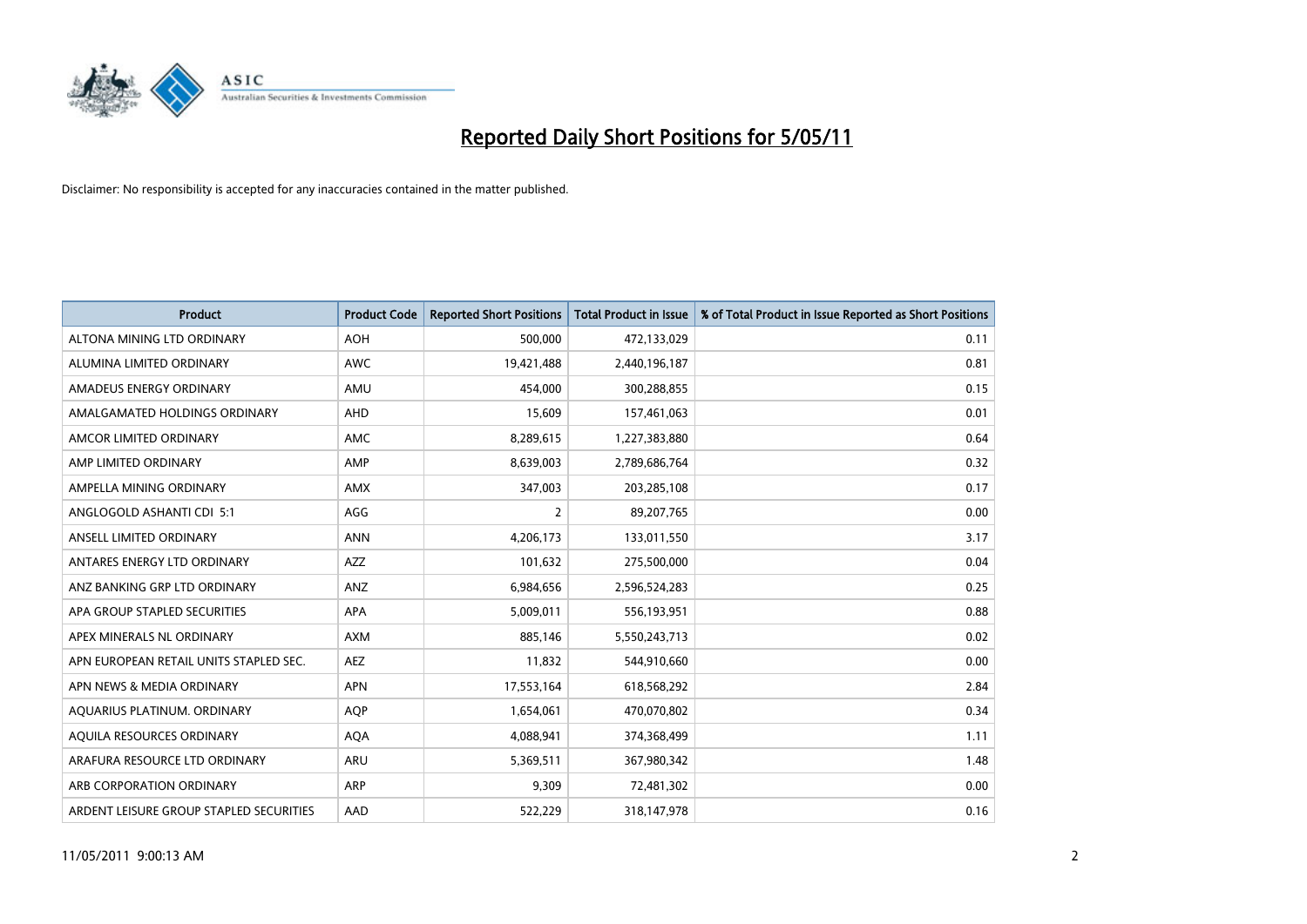

| <b>Product</b>                          | <b>Product Code</b> | <b>Reported Short Positions</b> | Total Product in Issue | % of Total Product in Issue Reported as Short Positions |
|-----------------------------------------|---------------------|---------------------------------|------------------------|---------------------------------------------------------|
| ARISTOCRAT LEISURE ORDINARY             | ALL                 | 34,389,188                      | 536,480,307            | 6.41                                                    |
| ASCIANO LIMITED ORDINARY                | <b>AIO</b>          | 18,801,049                      | 2,926,103,883          | 0.65                                                    |
| ASG GROUP LIMITED ORDINARY              | <b>ASZ</b>          | 68,401                          | 169,117,796            | 0.04                                                    |
| ASPEN GROUP ORD/UNITS STAPLED           | APZ                 | 1,144,163                       | 592,674,670            | 0.18                                                    |
| ASPIRE MINING LTD ORDINARY              | <b>AKM</b>          | 7,958                           | 535,971,483            | 0.00                                                    |
| <b>ASTON RES LTD ORDINARY</b>           | <b>AZT</b>          | 71,395                          | 204,527,604            | 0.03                                                    |
| ASTRO JAP PROP GROUP STAPLED SECURITIES | AJA                 | 24,893                          | 58,445,002             | 0.05                                                    |
| ASX LIMITED ORDINARY                    | ASX                 | 1,394,410                       | 175,136,729            | 0.78                                                    |
| ATLANTIC LIMITED ORDINARY               | ATI                 | 519,417                         | 113,179,279            | 0.46                                                    |
| ATLAS IRON LIMITED ORDINARY             | <b>AGO</b>          | 1,973,082                       | 823,820,142            | 0.23                                                    |
| AURORA MINERALS LTD ORDINARY            | <b>ARM</b>          | 426                             | 104,167,499            | 0.00                                                    |
| AURORA OIL & GAS ORDINARY               | <b>AUT</b>          | 4,101,037                       | 403,687,342            | 1.01                                                    |
| AUSDRILL LIMITED ORDINARY               | <b>ASL</b>          | 335,257                         | 300,677,909            | 0.10                                                    |
| AUSENCO LIMITED ORDINARY                | <b>AAX</b>          | 2,980,099                       | 122,987,022            | 2.41                                                    |
| <b>AUSTAL LIMITED ORDINARY</b>          | ASB                 | 194,521                         | 188,069,638            | 0.10                                                    |
| <b>AUSTAR UNITED ORDINARY</b>           | <b>AUN</b>          | 2,542,362                       | 1,271,389,658          | 0.18                                                    |
| AUSTBROKERS HOLDINGS ORDINARY           | <b>AUB</b>          | 2                               | 54,658,736             | 0.00                                                    |
| AUSTEREO GROUP LTD. ORDINARY            | <b>AEO</b>          | 1,423,692                       | 344,783,708            | 0.41                                                    |
| AUSTIN ENGINEERING ORDINARY             | <b>ANG</b>          | 9,469                           | 71,714,403             | 0.01                                                    |
| <b>AUSTRALAND ASSETS ASSETS</b>         | AAZPB               | 1,168                           | 2,750,000              | 0.04                                                    |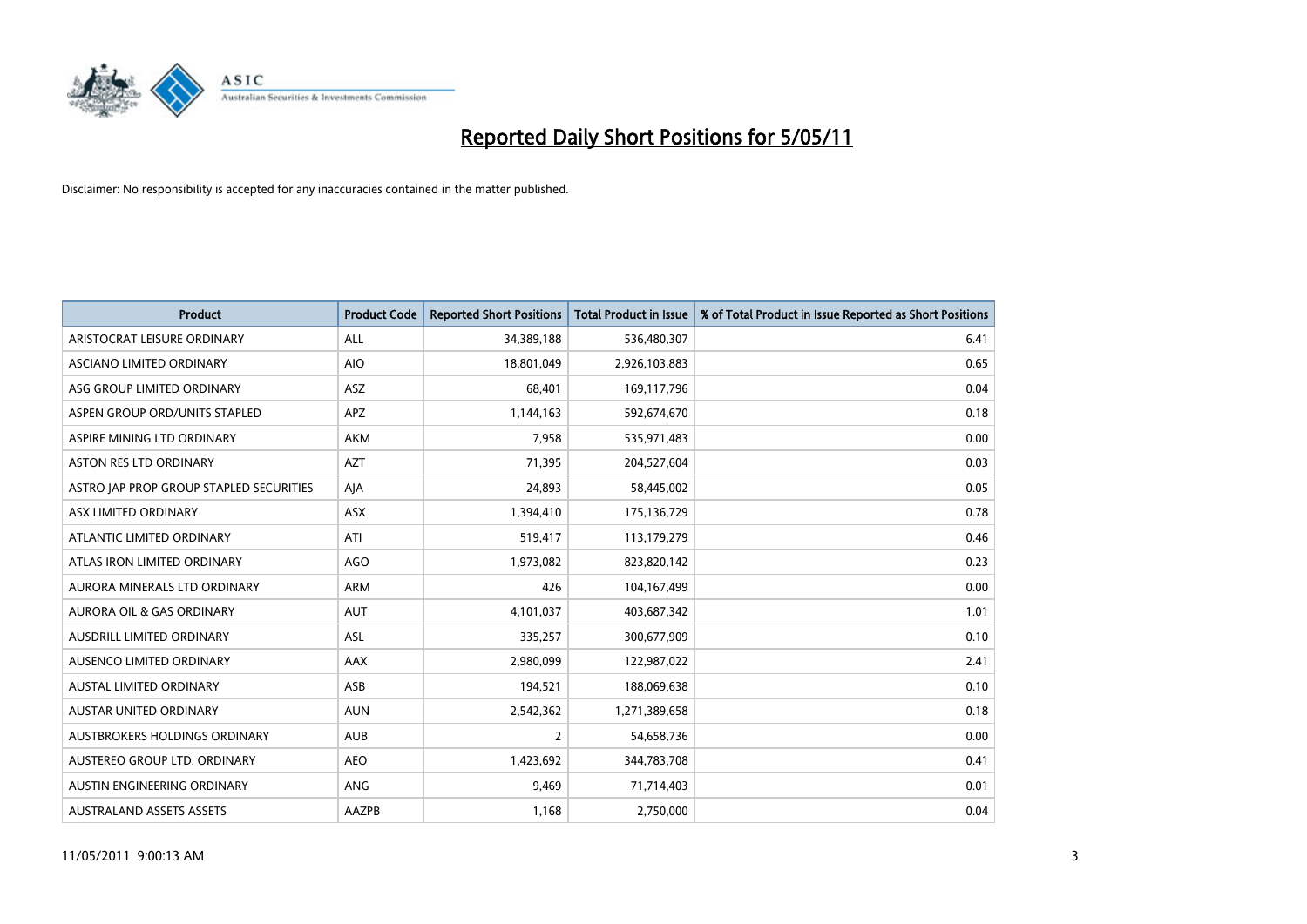

| <b>Product</b>                       | <b>Product Code</b> | <b>Reported Short Positions</b> | Total Product in Issue | % of Total Product in Issue Reported as Short Positions |
|--------------------------------------|---------------------|---------------------------------|------------------------|---------------------------------------------------------|
| AUSTRALAND PROPERTY STAPLED SECURITY | <b>ALZ</b>          | 978,419                         | 576,846,597            | 0.15                                                    |
| AUSTRALIAN AGRICULT. ORDINARY        | AAC                 | 4,412,053                       | 264,264,459            | 1.65                                                    |
| <b>AUSTRALIAN EDUCATION UNITS</b>    | <b>AEU</b>          | 625,000                         | 175,465,397            | 0.36                                                    |
| AUSTRALIAN INFRASTR. UNITS/ORDINARY  | <b>AIX</b>          | 1,073,531                       | 620,733,944            | 0.17                                                    |
| AUSTRALIAN MINES LTD ORDINARY        | <b>AUZ</b>          | 1,400,000                       | 576,910,315            | 0.24                                                    |
| AUSTRALIAN PHARM, ORDINARY           | API                 | 882,870                         | 488,115,883            | 0.17                                                    |
| AUTOMOTIVE HOLDINGS ORDINARY         | <b>AHE</b>          | 135,174                         | 226,387,577            | 0.06                                                    |
| AVEXA LIMITED ORDINARY               | <b>AVX</b>          | 243,657                         | 847,688,779            | 0.03                                                    |
| AWE LIMITED ORDINARY                 | <b>AWE</b>          | 1,882,372                       | 521,871,941            | 0.36                                                    |
| AZUMAH RESOURCES ORDINARY            | <b>AZM</b>          | 172,920                         | 275,196,055            | 0.06                                                    |
| BANDANNA ENERGY ORDINARY             | <b>BND</b>          | 402,164                         | 426,515,482            | 0.09                                                    |
| BANK OF QUEENSLAND. ORDINARY         | <b>BOQ</b>          | 3,620,368                       | 222,072,957            | 1.63                                                    |
| <b>BANNERMAN RESOURCES ORDINARY</b>  | <b>BMN</b>          | 320,585                         | 234,435,934            | 0.13                                                    |
| <b>BASE RES LIMITED ORDINARY</b>     | <b>BSE</b>          | 23,832                          | 161,841,114            | 0.01                                                    |
| BATHURST RESOURCES ORDINARY          | <b>BTU</b>          | 4,558,812                       | 613,741,330            | 0.74                                                    |
| BAUXITE RESOURCE LTD ORDINARY        | <b>BAU</b>          | 109,797                         | 235,379,896            | 0.05                                                    |
| <b>BC IRON LIMITED ORDINARY</b>      | <b>BCI</b>          | 28,502                          | 94,361,000             | 0.03                                                    |
| BEACH ENERGY LIMITED ORDINARY        | <b>BPT</b>          | 1,866,719                       | 1,102,788,311          | 0.16                                                    |
| BEADELL RESOURCE LTD ORDINARY        | <b>BDR</b>          | 914,961                         | 622,147,828            | 0.13                                                    |
| BENDIGO AND ADELAIDE ORDINARY        | <b>BEN</b>          | 5,565,714                       | 360,268,130            | 1.56                                                    |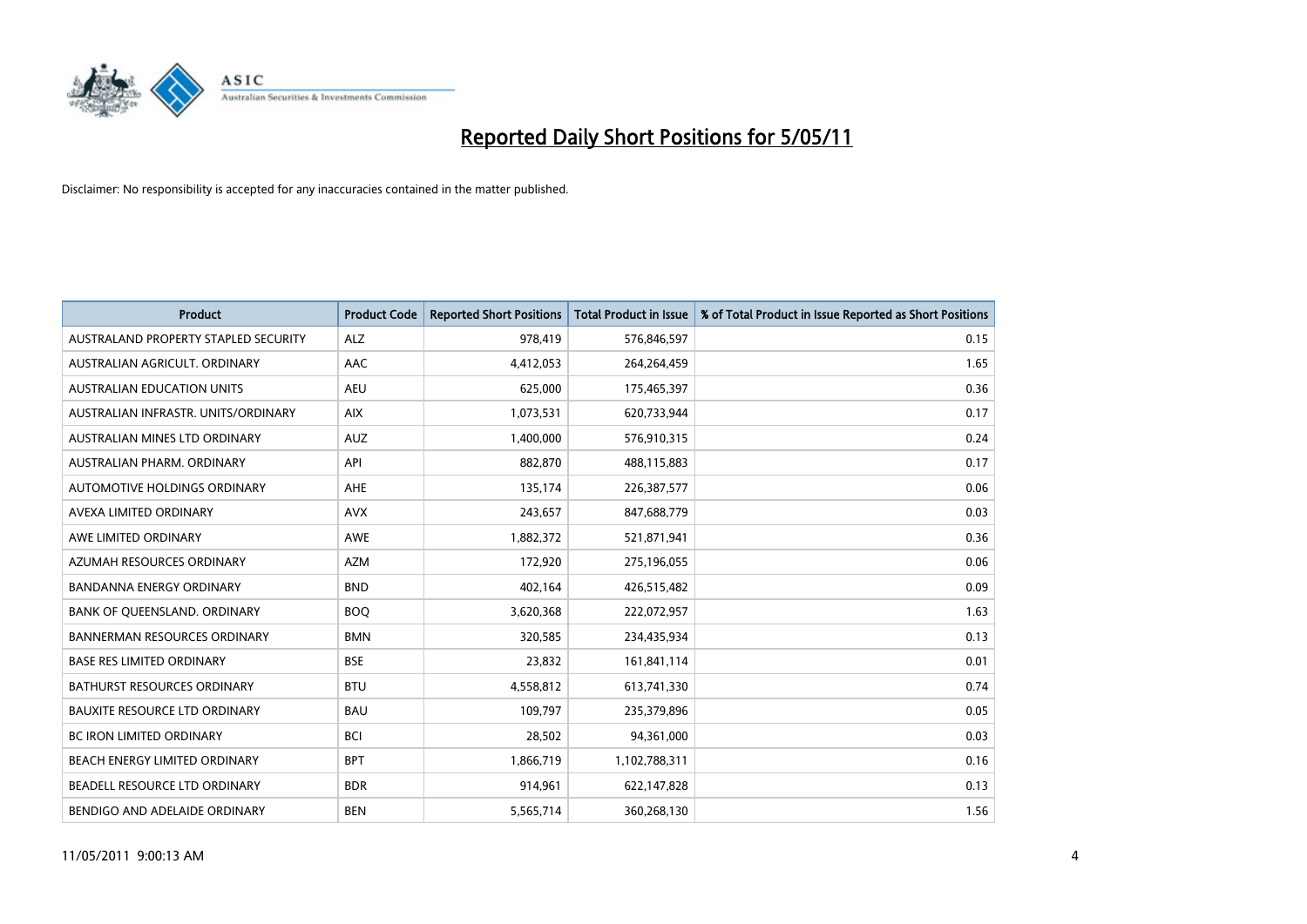

| Product                              | <b>Product Code</b> | <b>Reported Short Positions</b> | <b>Total Product in Issue</b> | % of Total Product in Issue Reported as Short Positions |
|--------------------------------------|---------------------|---------------------------------|-------------------------------|---------------------------------------------------------|
| BERKELEY RESOURCES ORDINARY          | <b>BKY</b>          | 387,670                         | 174,298,273                   | 0.20                                                    |
| BETASHARES ASX FIN ETF UNITS         | <b>OFN</b>          | 28,500                          | 4,509,251                     | 0.63                                                    |
| BETASHARES ASX RES ETF UNITS         | <b>ORE</b>          | 198,220                         | 4,519,432                     | 4.39                                                    |
| <b>BHP BILLITON LIMITED ORDINARY</b> | <b>BHP</b>          | 43,558,672                      | 3,209,181,688                 | 1.30                                                    |
| <b>BILLABONG ORDINARY</b>            | <b>BBG</b>          | 14,797,118                      | 254,037,587                   | 5.81                                                    |
| <b>BIOTA HOLDINGS ORDINARY</b>       | <b>BTA</b>          | 2,021,664                       | 181,417,556                   | 1.11                                                    |
| <b>BISALLOY STEEL ORDINARY</b>       | <b>BIS</b>          | 84,480                          | 216,455,965                   | 0.04                                                    |
| BKI INVESTMENT LTD ORDINARY          | <b>BKI</b>          | 508                             | 422,863,407                   | 0.00                                                    |
| <b>BLACKTHORN RESOURCES ORDINARY</b> | <b>BTR</b>          | 35,848                          | 106,885,300                   | 0.03                                                    |
| <b>BLUESCOPE STEEL LTD ORDINARY</b>  | <b>BSL</b>          | 44,426,418                      | 1,842,207,385                 | 2.43                                                    |
| <b>BOART LONGYEAR ORDINARY</b>       | <b>BLY</b>          | 5,788,704                       | 461, 163, 412                 | 1.25                                                    |
| <b>BOOM LOGISTICS ORDINARY</b>       | <b>BOL</b>          | 337,999                         | 461,500,712                   | 0.07                                                    |
| BORAL LIMITED. ORDINARY              | <b>BLD</b>          | 28,717,843                      | 729,925,990                   | 3.92                                                    |
| BOTSWANA METALS LTD ORDINARY         | <b>BML</b>          | 7,000                           | 143,717,013                   | 0.00                                                    |
| <b>BOW ENERGY LIMITED ORDINARY</b>   | <b>BOW</b>          | 3,879,844                       | 349,417,229                   | 1.10                                                    |
| <b>BRADKEN LIMITED ORDINARY</b>      | <b>BKN</b>          | 1,517,935                       | 142,829,226                   | 1.04                                                    |
| <b>BRAMBLES LIMITED ORDINARY</b>     | <b>BXB</b>          | 12,080,977                      | 1,479,297,746                 | 0.80                                                    |
| BREVILLE GROUP LTD ORDINARY          | <b>BRG</b>          | 2,740                           | 129,995,322                   | 0.00                                                    |
| <b>BRICKWORKS LIMITED ORDINARY</b>   | <b>BKW</b>          | 14,466                          | 147,567,333                   | 0.01                                                    |
| <b>BROCKMAN RESOURCES ORDINARY</b>   | <b>BRM</b>          | 122,076                         | 144,803,151                   | 0.09                                                    |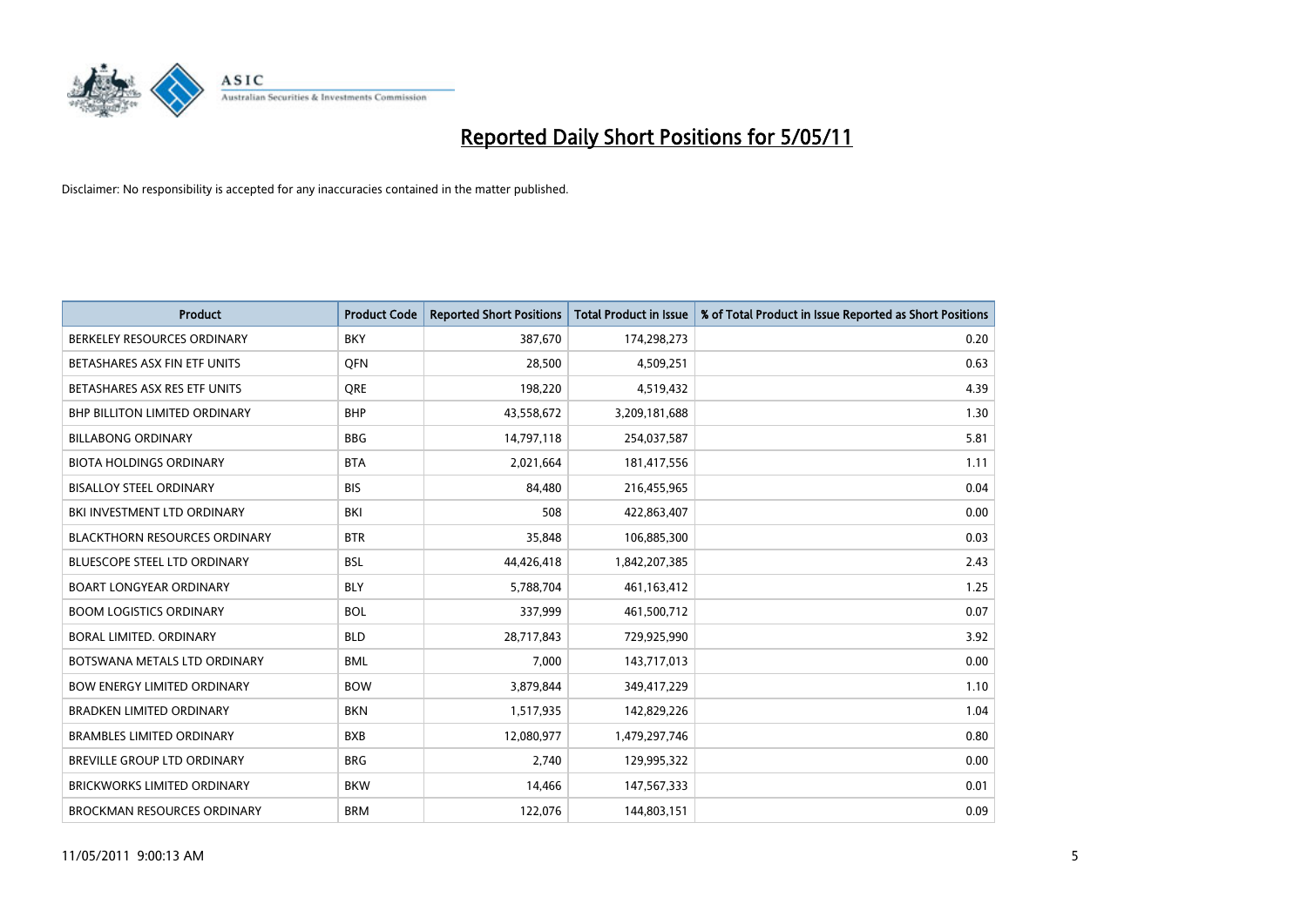

| <b>Product</b>                        | <b>Product Code</b> | <b>Reported Short Positions</b> | Total Product in Issue | % of Total Product in Issue Reported as Short Positions |
|---------------------------------------|---------------------|---------------------------------|------------------------|---------------------------------------------------------|
| BT INVESTMENT MNGMNT ORDINARY         | <b>BTT</b>          | 554,785                         | 160,000,000            | 0.35                                                    |
| <b>BURU ENERGY ORDINARY</b>           | <b>BRU</b>          | 7,043,138                       | 182,840,549            | 3.86                                                    |
| <b>BWP TRUST ORDINARY UNITS</b>       | <b>BWP</b>          | 634,565                         | 520,012,793            | 0.12                                                    |
| CABCHARGE AUSTRALIA ORDINARY          | CAB                 | 1,137,702                       | 120,437,014            | 0.94                                                    |
| CALTEX AUSTRALIA ORDINARY             | <b>CTX</b>          | 6,253,301                       | 270,000,000            | 2.32                                                    |
| CAMPBELL BROTHERS ORDINARY            | <b>CPB</b>          | 82,782                          | 67,503,411             | 0.12                                                    |
| CAPE LAMBERT RES LTD ORDINARY         | <b>CFE</b>          | 1,189,326                       | 571,849,603            | 0.20                                                    |
| <b>CARBON ENERGY ORDINARY</b>         | <b>CNX</b>          | 764,798                         | 698,517,858            | 0.10                                                    |
| CARDNO LIMITED ORDINARY               | CDD                 | 698                             | 106,840,756            | 0.00                                                    |
| CARNARVON PETROLEUM ORDINARY          | <b>CVN</b>          | 7,709,438                       | 687,820,634            | 1.11                                                    |
| CARNEGIE WAVE ENERGY ORDINARY         | <b>CWE</b>          | 83,000                          | 859,087,627            | 0.01                                                    |
| <b>CARPATHIAN RESOURCES ORDINARY</b>  | <b>CPN</b>          | 75.000                          | 265,533,501            | 0.03                                                    |
| CARPENTARIA EXP. LTD ORDINARY         | CAP                 | 9,777                           | 98,741,301             | 0.01                                                    |
| CARSALES.COM LTD ORDINARY             | <b>CRZ</b>          | 4,085,604                       | 234,338,300            | 1.74                                                    |
| CASH CONVERTERS ORD/DIV ACCESS        | CCV                 | 68,191                          | 379,761,025            | 0.01                                                    |
| <b>CASPIAN OIL &amp; GAS ORDINARY</b> | CIG                 | 50,000                          | 1,331,500,513          | 0.00                                                    |
| CATALPA RESOURCES ORDINARY            | CAH                 | 131,128                         | 178,014,015            | 0.07                                                    |
| CEC GROUP LIMITED ORDINARY            | <b>CEG</b>          | 1,750                           | 79,662,662             | 0.00                                                    |
| <b>CELLNET GROUP ORDINARY</b>         | <b>CLT</b>          | 1,342                           | 61,596,082             | 0.00                                                    |
| CENTRAL PETROLEUM ORDINARY            | <b>CTP</b>          | 664,129                         | 982,298,842            | 0.07                                                    |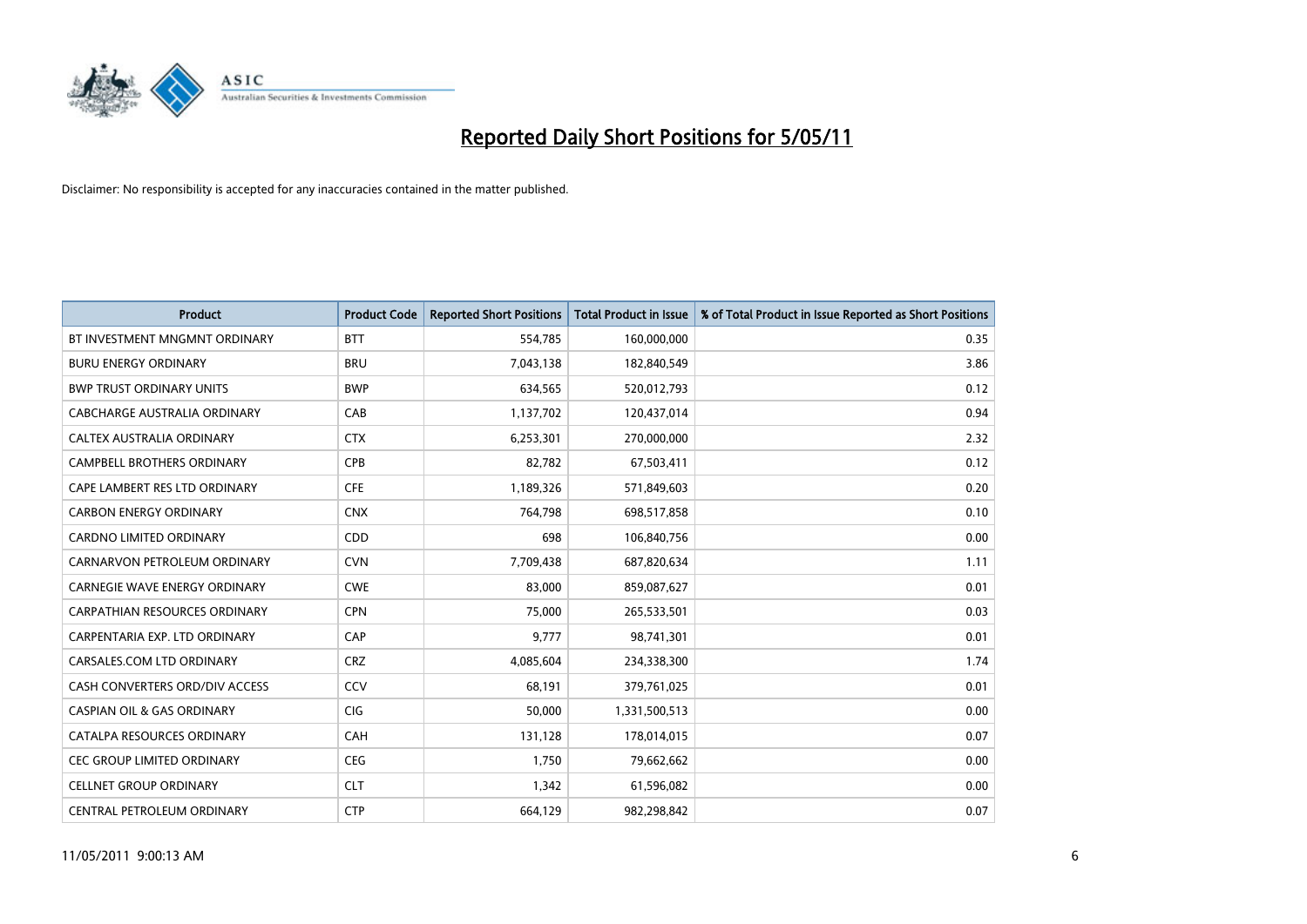

| <b>Product</b>                                | <b>Product Code</b> | <b>Reported Short Positions</b> | <b>Total Product in Issue</b> | % of Total Product in Issue Reported as Short Positions |
|-----------------------------------------------|---------------------|---------------------------------|-------------------------------|---------------------------------------------------------|
| <b>CENTRO PROPERTIES UNITS/ORD STAPLED</b>    | <b>CNP</b>          | 154,452                         | 972,414,514                   | 0.02                                                    |
| <b>CENTRO RETAIL GROUP STAPLED SECURITIES</b> | <b>CER</b>          | 2,732,002                       | 2,286,399,424                 | 0.12                                                    |
| <b>CERAMIC FUEL CELLS ORDINARY</b>            | CFU                 | 1,167,073                       | 1,201,353,566                 | 0.09                                                    |
| CFS RETAIL PROPERTY UNITS                     | <b>CFX</b>          | 37,529,297                      | 2,839,591,911                 | 1.31                                                    |
| <b>CGA MINING LIMITED ORDINARY</b>            | <b>CGX</b>          | 280.000                         | 333,265,726                   | 0.08                                                    |
| <b>CHALLENGER DIV.PRO. STAPLED UNITS</b>      | <b>CDI</b>          | 54,049                          | 913,426,007                   | 0.00                                                    |
| CHALLENGER INFRAST. STAPLED UNITS             | <b>CIF</b>          | 8.176                           | 316,223,785                   | 0.00                                                    |
| <b>CHALLENGER LIMITED ORDINARY</b>            | CGF                 | 4,880,531                       | 500,332,188                   | 0.98                                                    |
| CHANDLER MACLEOD LTD ORDINARY                 | <b>CMG</b>          | 11,970                          | 463,971,344                   | 0.00                                                    |
| CHARTER HALL GROUP STAPLED US PROHIBIT.       | <b>CHC</b>          | 1,001,453                       | 306,341,814                   | 0.34                                                    |
| <b>CHARTER HALL OFFICE UNIT</b>               | COO                 | 3,239,603                       | 493,319,730                   | 0.66                                                    |
| <b>CHARTER HALL RETAIL UNITS</b>              | <b>CQR</b>          | 685,909                         | 305,200,723                   | 0.21                                                    |
| CHEMGENEX PHARMACEUT ORDINARY                 | <b>CXS</b>          | 6,482,683                       | 313,558,870                   | 2.07                                                    |
| CHINA YUNNAN COPPER ORDINARY                  | <b>CYU</b>          | 184,695                         | 127,562,533                   | 0.14                                                    |
| CITIGOLD CORP LTD ORDINARY                    | <b>CTO</b>          | 2,059,217                       | 1,040,278,301                 | 0.20                                                    |
| CLINUVEL PHARMACEUT, ORDINARY                 | CUV                 | 4,127                           | 30,381,706                    | 0.01                                                    |
| <b>CLOUGH LIMITED ORDINARY</b>                | <b>CLO</b>          | 276,055                         | 769,801,269                   | 0.03                                                    |
| <b>COAL &amp; ALLIED ORDINARY</b>             | <b>CNA</b>          | 747                             | 86,584,735                    | 0.00                                                    |
| COAL OF AFRICA LTD ORDINARY                   | <b>CZA</b>          | 856,137                         | 531,139,661                   | 0.16                                                    |
| <b>COALSPUR MINES LTD ORDINARY</b>            | CPL                 | 1.044.228                       | 494,593,428                   | 0.19                                                    |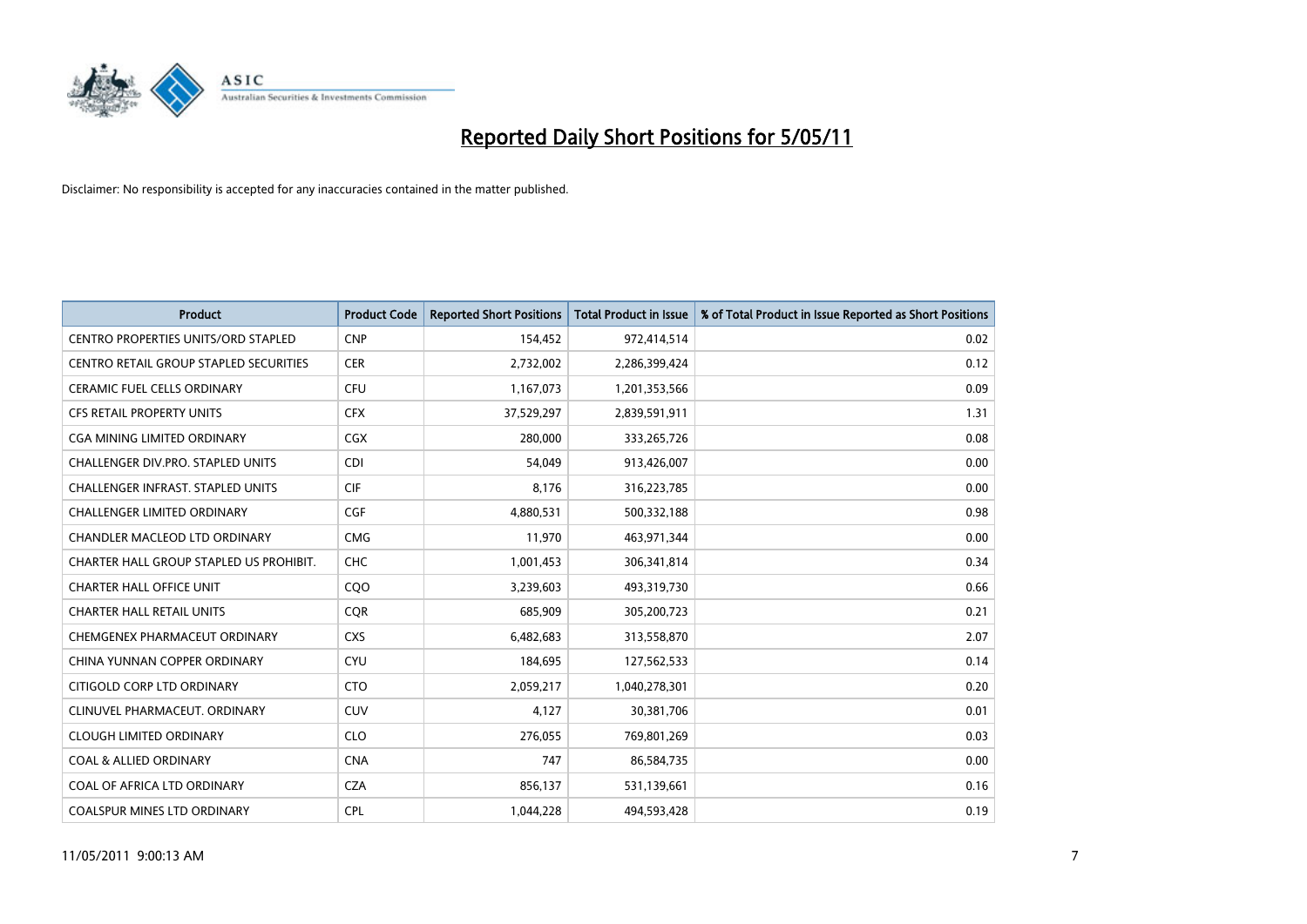

| <b>Product</b>                          | <b>Product Code</b> | <b>Reported Short Positions</b> | <b>Total Product in Issue</b> | % of Total Product in Issue Reported as Short Positions |
|-----------------------------------------|---------------------|---------------------------------|-------------------------------|---------------------------------------------------------|
| COCA-COLA AMATIL ORDINARY               | <b>CCL</b>          | 9,420,301                       | 757,969,396                   | 1.19                                                    |
| COCHLEAR LIMITED ORDINARY               | <b>COH</b>          | 1,585,448                       | 56,745,023                    | 2.78                                                    |
| <b>COCKATOO COAL ORDINARY</b>           | <b>COK</b>          | 10,083,266                      | 1,016,096,908                 | 0.98                                                    |
| <b>COKAL LTD ORDINARY</b>               | <b>CKA</b>          | 392,815                         | 128,083,735                   | 0.31                                                    |
| COMMONWEALTH BANK, ORDINARY             | <b>CBA</b>          | 14,308,961                      | 1,558,614,744                 | 0.88                                                    |
| <b>COMMONWEALTH PROP ORDINARY UNITS</b> | <b>CPA</b>          | 33,148,197                      | 2,449,599,711                 | 1.37                                                    |
| <b>COMPASS RESOURCES ORDINARY</b>       | <b>CMR</b>          | 160,952                         | 147,402,920                   | 0.11                                                    |
| <b>COMPUTERSHARE LTD ORDINARY</b>       | <b>CPU</b>          | 4,091,452                       | 555,664,059                   | 0.70                                                    |
| <b>CONNECTEAST GROUP STAPLED</b>        | <b>CEU</b>          | 27,069,779                      | 3,940,145,951                 | 0.68                                                    |
| CONQUEST MINING ORDINARY                | <b>COT</b>          | 333,411                         | 583,241,478                   | 0.04                                                    |
| CONSOLIDATED MEDIA. ORDINARY            | <b>CMI</b>          | 1,971,325                       | 561,834,996                   | 0.34                                                    |
| CONTANGO MICROCAP ORDINARY              | <b>CTN</b>          | 7,500                           | 146,423,793                   | 0.01                                                    |
| CONTINENTAL COAL LTD ORDINARY           | CCC                 | 682,763                         | 1,980,616,757                 | 0.03                                                    |
| COOPER ENERGY LTD ORDINARY              | <b>COE</b>          | 89,539                          | 292,576,001                   | 0.03                                                    |
| <b>COPPER STRIKE LTD ORDINARY</b>       | <b>CSE</b>          | 714                             | 129,455,571                   | 0.00                                                    |
| <b>CORDLIFE LIMITED ORDINARY</b>        | CBB                 |                                 | 145,360,920                   | 0.00                                                    |
| COUNT FINANCIAL ORDINARY                | COU                 | 691,875                         | 262,212,976                   | 0.27                                                    |
| CRANE GROUP LIMITED ORDINARY            | <b>CRG</b>          | 380,874                         | 79,110,667                    | 0.48                                                    |
| <b>CROMWELL PROP STAPLED SECURITIES</b> | <b>CMW</b>          | 85,622                          | 962,845,605                   | 0.01                                                    |
| <b>CROWN LIMITED ORDINARY</b>           | <b>CWN</b>          | 3,996,051                       | 754,131,800                   | 0.50                                                    |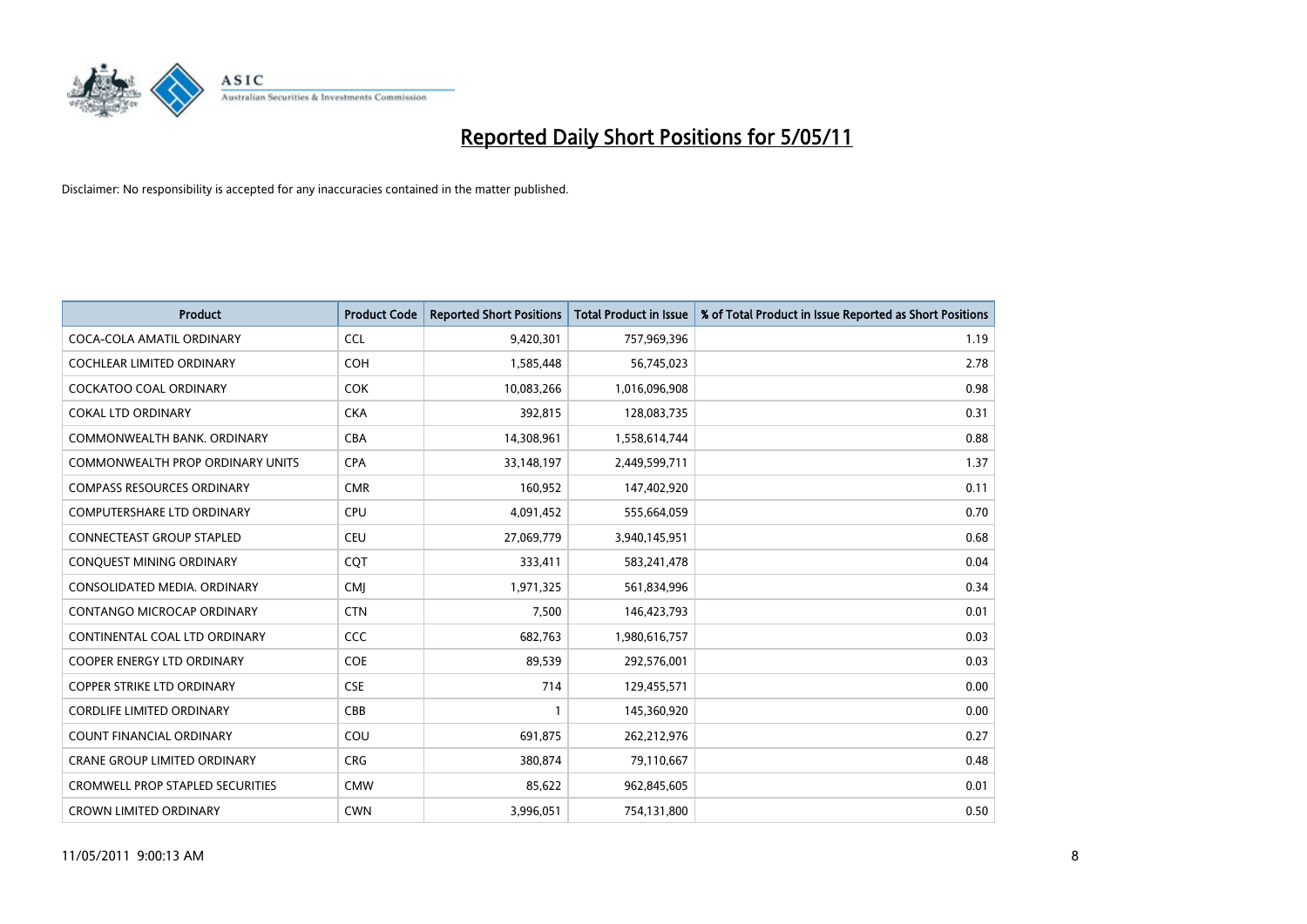

| <b>Product</b>                       | <b>Product Code</b> | <b>Reported Short Positions</b> | Total Product in Issue | % of Total Product in Issue Reported as Short Positions |
|--------------------------------------|---------------------|---------------------------------|------------------------|---------------------------------------------------------|
| <b>CSG LIMITED ORDINARY</b>          | CSV                 | 873,907                         | 277,224,500            | 0.31                                                    |
| <b>CSL LIMITED ORDINARY</b>          | <b>CSL</b>          | 8,943,632                       | 537,360,639            | 1.66                                                    |
| <b>CSR LIMITED ORDINARY</b>          | <b>CSR</b>          | 13,514,933                      | 506,000,315            | 2.66                                                    |
| <b>CUDECO LIMITED ORDINARY</b>       | CDU                 | 896,379                         | 145,512,643            | 0.61                                                    |
| <b>CUE ENERGY RESOURCE ORDINARY</b>  | <b>CUE</b>          | 84.070                          | 694,819,718            | 0.01                                                    |
| <b>CUSTOMERS LIMITED ORDINARY</b>    | CUS                 | 59,003                          | 134,869,357            | 0.04                                                    |
| DART ENERGY LTD ORDINARY             | <b>DTE</b>          | 579,256                         | 659,706,374            | 0.07                                                    |
| DAVID JONES LIMITED ORDINARY         | <b>DJS</b>          | 22,373,756                      | 518,034,694            | 4.32                                                    |
| <b>DECMIL GROUP LIMITED ORDINARY</b> | <b>DCG</b>          | 17,397                          | 124,204,568            | 0.01                                                    |
| DEEP YELLOW LIMITED ORDINARY         | <b>DYL</b>          | 36,775                          | 1,127,534,458          | 0.00                                                    |
| DEVINE LIMITED ORDINARY              | <b>DVN</b>          | 1,000                           | 634,918,223            | 0.00                                                    |
| DEXUS PROPERTY GROUP STAPLED UNITS   | <b>DXS</b>          | 20,633,126                      | 4,839,024,176          | 0.43                                                    |
| DISCOVERY METALS LTD ORDINARY        | <b>DML</b>          | 3,099,628                       | 437,114,481            | 0.70                                                    |
| DIERRIWARRH ORDINARY                 | <b>DIW</b>          | 204                             | 214,589,736            | 0.00                                                    |
| DOMINO PIZZA ENTERPR ORDINARY        | <b>DMP</b>          | 245,003                         | 68,407,674             | 0.36                                                    |
| DOWNER EDI LIMITED ORDINARY          | <b>DOW</b>          | 7,010,084                       | 429,100,296            | 1.62                                                    |
| DRAGON MINING LTD ORDINARY           | <b>DRA</b>          |                                 | 73,778,508             | 0.00                                                    |
| DUET GROUP STAPLED US PROHIBIT.      | <b>DUE</b>          | 2,158,102                       | 909,692,991            | 0.23                                                    |
| DULUXGROUP LIMITED ORDINARY          | <b>DLX</b>          | 8,129,759                       | 367,456,259            | 2.20                                                    |
| DYESOL LIMITED ORDINARY              | <b>DYE</b>          | 250,500                         | 143,746,197            | 0.17                                                    |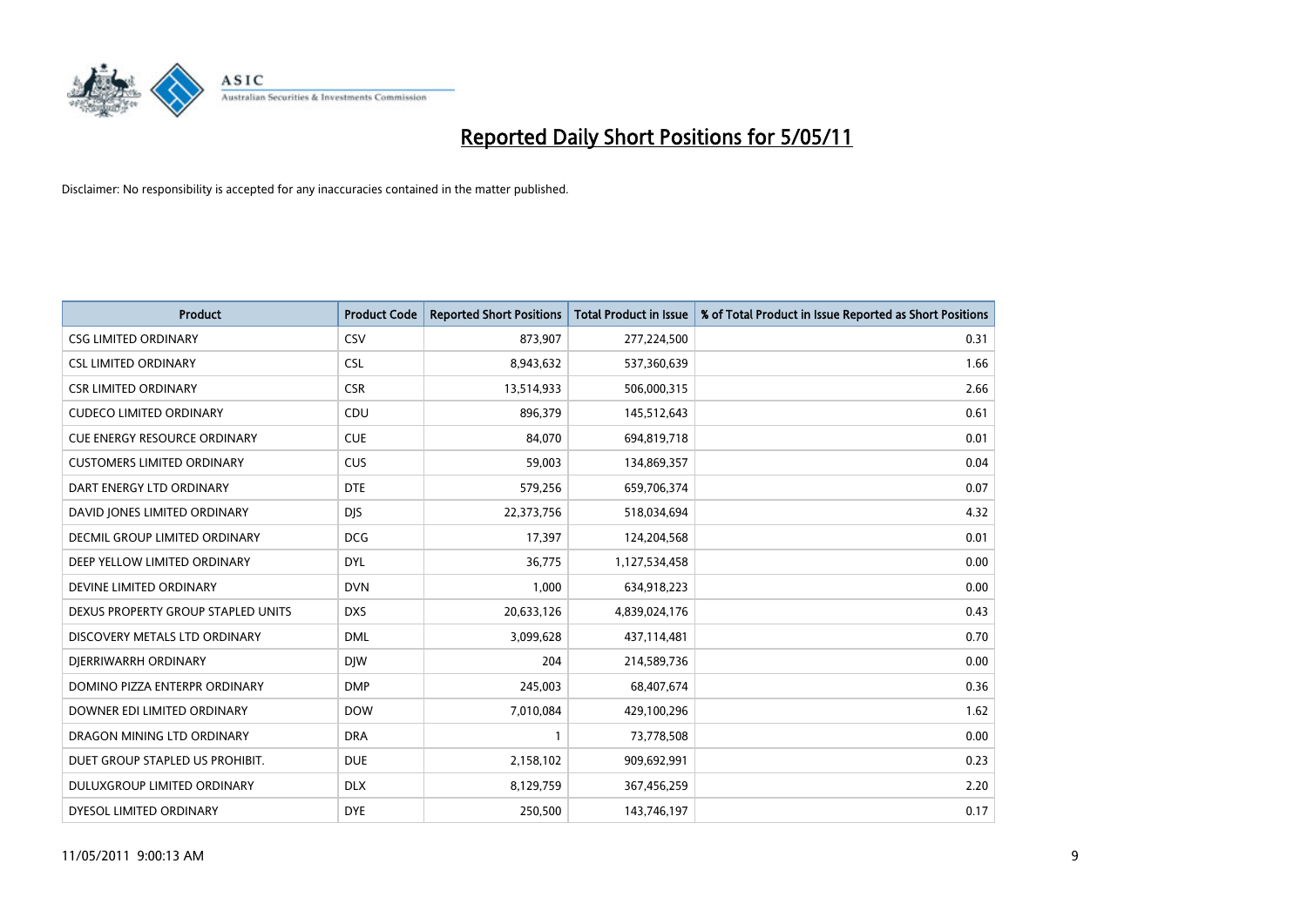

| <b>Product</b>                            | <b>Product Code</b> | <b>Reported Short Positions</b> | Total Product in Issue | % of Total Product in Issue Reported as Short Positions |
|-------------------------------------------|---------------------|---------------------------------|------------------------|---------------------------------------------------------|
| <b>EASTERN STAR GAS ORDINARY</b>          | ESG                 | 7,405,622                       | 991,567,041            | 0.73                                                    |
| EDT RETAIL TRUST UNITS                    | <b>EDT</b>          | 4,996,335                       | 4,700,290,868          | 0.10                                                    |
| <b>ELDERS LIMITED HYBRIDS</b>             | <b>ELDPA</b>        | 164,134                         | 1,500,000              | 10.94                                                   |
| ELDERS LIMITED ORDINARY                   | <b>ELD</b>          | 15,523,477                      | 448,598,480            | 3.46                                                    |
| ELDORADO GOLD CORP CDI 1:1                | EAU                 | 101,631                         | 19,644,760             | 0.50                                                    |
| ELIXIR PETROLEUM LTD ORDINARY             | <b>EXR</b>          | 324,400                         | 188,988,472            | 0.17                                                    |
| <b>EMECO HOLDINGS ORDINARY</b>            | EHL                 | 242,963                         | 631,237,586            | 0.03                                                    |
| ENERGY RESOURCES ORDINARY 'A'             | <b>ERA</b>          | 4,905,162                       | 190,737,934            | 2.57                                                    |
| <b>ENERGY WORLD CORPOR. ORDINARY</b>      | <b>EWC</b>          | 19,781,782                      | 1,561,166,672          | 1.25                                                    |
| <b>ENTEK ENERGY LTD ORDINARY</b>          | ETE                 | 489,903                         | 330,846,405            | 0.15                                                    |
| ENTELLECT LIMITED ORDINARY                | <b>ESN</b>          | 464,050                         | 87,239,240             | 0.53                                                    |
| ENVESTRA LIMITED ORDINARY                 | <b>ENV</b>          | 3,399,500                       | 1,468,560,201          | 0.23                                                    |
| EQUINOX MINERALS LTD CHESS DEPOSITARY INT | EQN                 | 1,143,030                       | 879,495,876            | 0.12                                                    |
| EUREKA ENERGY LTD ORDINARY                | <b>EKA</b>          | 986.729                         | 237,014,050            | 0.41                                                    |
| <b>EVEREST FINANCIAL ORDINARY</b>         | <b>EFG</b>          | 4,300                           | 25,143,824             | 0.02                                                    |
| <b>EXTRACT RESOURCES ORDINARY</b>         | <b>EXT</b>          | 602.077                         | 251,028,608            | 0.23                                                    |
| FAIRFAX MEDIA LTD ORDINARY                | <b>FXI</b>          | 304,260,798                     | 2,351,955,725          | 12.93                                                   |
| FAR LTD ORDINARY                          | <b>FAR</b>          | 21,000,000                      | 1,245,351,164          | 1.69                                                    |
| FERRAUS LIMITED ORDINARY                  | <b>FRS</b>          | 20,138                          | 249,398,565            | 0.01                                                    |
| FISHER & PAYKEL APP. ORDINARY             | <b>FPA</b>          | 18,298                          | 724,235,162            | 0.00                                                    |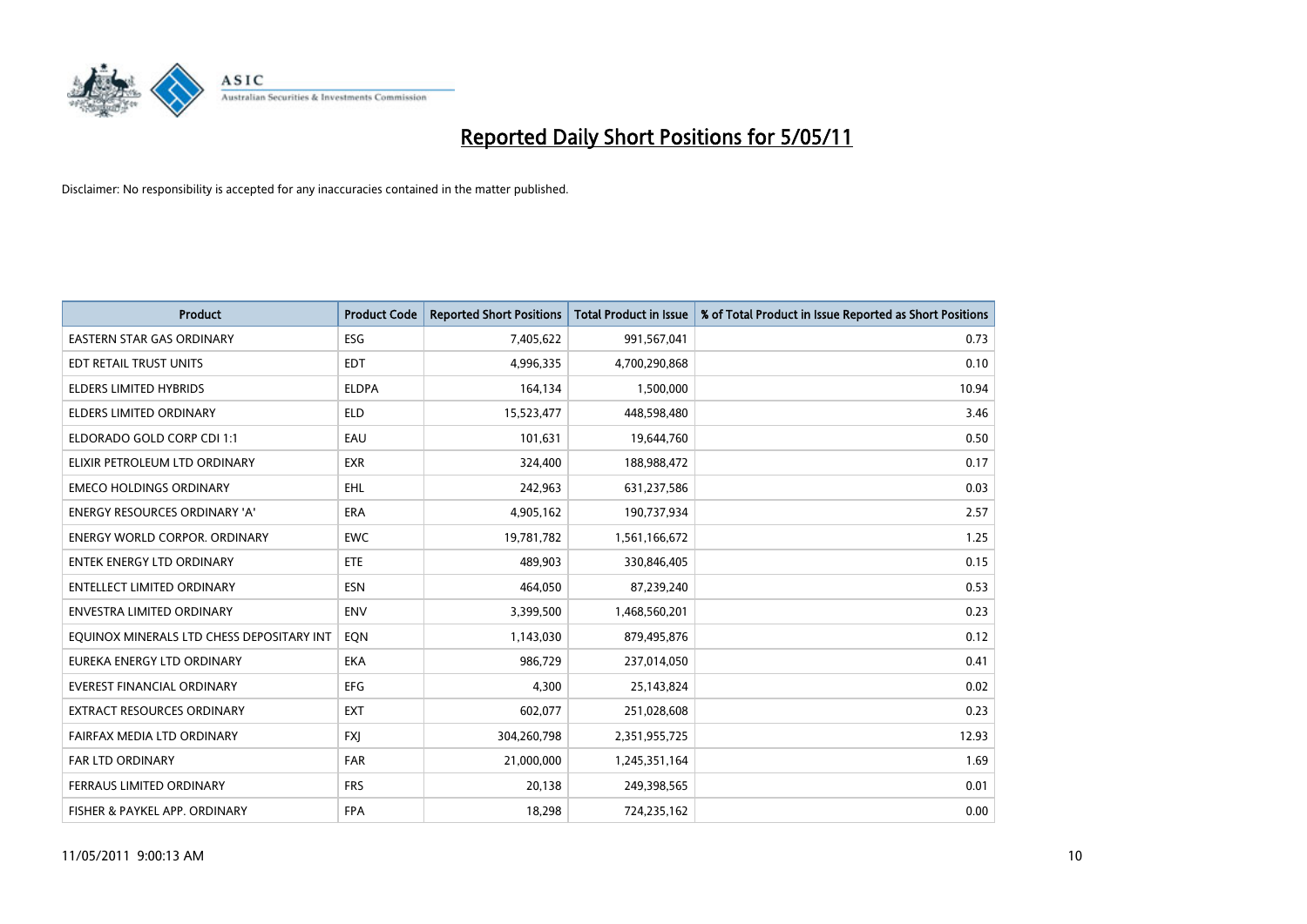

| <b>Product</b>                        | <b>Product Code</b> | <b>Reported Short Positions</b> | Total Product in Issue | % of Total Product in Issue Reported as Short Positions |
|---------------------------------------|---------------------|---------------------------------|------------------------|---------------------------------------------------------|
| FISHER & PAYKEL H. ORDINARY           | <b>FPH</b>          | 2,385,266                       | 520,473,867            | 0.46                                                    |
| FKP PROPERTY GROUP STAPLED SECURITIES | <b>FKP</b>          | 19,557,059                      | 1,184,196,147          | 1.65                                                    |
| FLEETWOOD CORP ORDINARY               | <b>FWD</b>          | 168,617                         | 57,820,053             | 0.28                                                    |
| FLETCHER BUILDING ORDINARY            | <b>FBU</b>          | 4,972,746                       | 675,113,285            | 0.72                                                    |
| FLEXIGROUP LIMITED ORDINARY           | <b>FXL</b>          | 132,568                         | 275,472,492            | 0.05                                                    |
| <b>FLIGHT CENTRE ORDINARY</b>         | <b>FLT</b>          | 3,575,133                       | 99,939,087             | 3.57                                                    |
| FLINDERS MINES LTD ORDINARY           | <b>FMS</b>          | 21,308,591                      | 1,820,634,571          | 1.15                                                    |
| <b>FOCUS MINERALS LTD ORDINARY</b>    | <b>FML</b>          | 2,339,999                       | 3,440,515,431          | 0.07                                                    |
| FORGE GROUP LIMITED ORDINARY          | FGE                 | 23,469                          | 82,924,014             | 0.02                                                    |
| FORTE ENERGY NL ORDINARY              | <b>FTE</b>          | 2,658,986                       | 669,756,735            | 0.40                                                    |
| FORTESCUE METALS GRP ORDINARY         | <b>FMG</b>          | 15,790,779                      | 3,112,917,409          | 0.49                                                    |
| <b>FOSTER'S GROUP ORDINARY</b>        | FGL                 | 6,185,984                       | 1,940,782,034          | 0.32                                                    |
| FTD CORPORATION ORDINARY              | <b>FTD</b>          | 8,088                           | 36,474,593             | 0.02                                                    |
| <b>FUNTASTIC LIMITED ORDINARY</b>     | <b>FUN</b>          | 322,528                         | 340,997,682            | 0.09                                                    |
| <b>G.U.D. HOLDINGS ORDINARY</b>       | <b>GUD</b>          | 420,507                         | 69,089,611             | 0.61                                                    |
| <b>GALAXY RESOURCES ORDINARY</b>      | GXY                 | 620,422                         | 245,236,053            | 0.25                                                    |
| <b>GEODYNAMICS LIMITED ORDINARY</b>   | GDY                 | 220,613                         | 336,892,832            | 0.07                                                    |
| <b>GINDALBIE METALS LTD ORDINARY</b>  | <b>GBG</b>          | 46,783,090                      | 935,615,590            | 5.00                                                    |
| <b>GLOBAL MINING ORDINARY</b>         | <b>GMI</b>          | 8,951                           | 191,820,968            | 0.00                                                    |
| <b>GLOUCESTER COAL ORDINARY</b>       | GCL                 | 364,450                         | 140,447,062            | 0.25                                                    |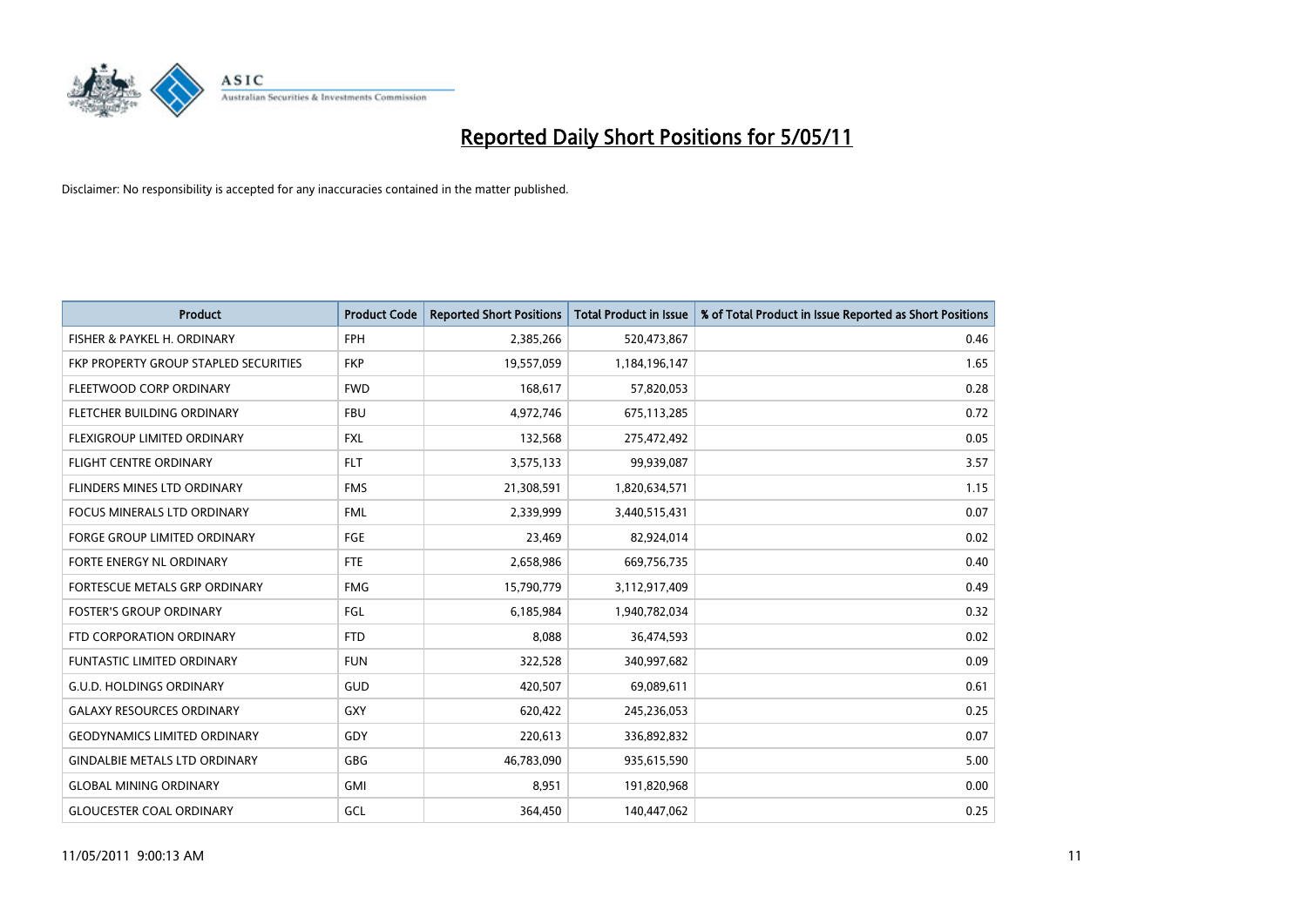

| <b>Product</b>                                   | <b>Product Code</b> | <b>Reported Short Positions</b> | Total Product in Issue | % of Total Product in Issue Reported as Short Positions |
|--------------------------------------------------|---------------------|---------------------------------|------------------------|---------------------------------------------------------|
| <b>GME RESOURCES LTD ORDINARY</b>                | <b>GME</b>          | 800                             | 302,352,750            | 0.00                                                    |
| <b>GOLD ONE INT LTD ORDINARY</b>                 | GDO                 | 110,041                         | 807,350,406            | 0.01                                                    |
| <b>GOLDEN RIM RESOURCES ORDINARY</b>             | <b>GMR</b>          | 563                             | 359,396,731            | 0.00                                                    |
| <b>GOLDEN WEST RESOURCE ORDINARY</b>             | <b>GWR</b>          | 1,651                           | 192,082,567            | 0.00                                                    |
| <b>GOODMAN FIELDER, ORDINARY</b>                 | GFF                 | 48,015,803                      | 1,380,386,438          | 3.47                                                    |
| <b>GOODMAN GROUP STAPLED US PROHIBIT.</b>        | <b>GMG</b>          | 9,152,656                       | 6,893,222,796          | 0.12                                                    |
| <b>GPT GROUP STAPLED SEC.</b>                    | <b>GPT</b>          | 13,704,848                      | 1,855,529,431          | 0.71                                                    |
| <b>GRAINCORP LIMITED A CLASS ORDINARY</b>        | <b>GNC</b>          | 943,912                         | 198,318,900            | 0.45                                                    |
| <b>GRANGE RESOURCES. ORDINARY</b>                | GRR                 | 73,816                          | 1,152,846,724          | 0.00                                                    |
| <b>GREENCAP LIMITED ORDINARY</b>                 | GCG                 |                                 | 262,515,385            | 0.00                                                    |
| <b>GREENLAND MIN EN LTD ORDINARY</b>             | GGG                 | 1,817,747                       | 321,433,382            | 0.57                                                    |
| <b>GRYPHON MINERALS LTD ORDINARY</b>             | GRY                 | 174,236                         | 299,822,058            | 0.05                                                    |
| <b>GUINNESS PEAT GROUP. CHESS DEPOSITARY INT</b> | GPG                 | 624,606                         | 300,865,269            | 0.20                                                    |
| <b>GUNNS LIMITED ORDINARY</b>                    | <b>GNS</b>          | 39,524,599                      | 848,401,559            | 4.66                                                    |
| <b>GWA GROUP LTD ORDINARY</b>                    | <b>GWA</b>          | 6,987,262                       | 301,525,014            | 2.32                                                    |
| HARVEY NORMAN ORDINARY                           | <b>HVN</b>          | 42,154,774                      | 1,062,316,784          | 3.97                                                    |
| HASTIE GROUP LIMITED ORDINARY                    | <b>HST</b>          | 1,906,680                       | 239,781,419            | 0.79                                                    |
| <b>HASTINGS DIVERSIFIED STAPLED SECURITY</b>     | <b>HDF</b>          | 704,687                         | 529,187,294            | 0.12                                                    |
| <b>HEARTWARE INT INC CDI 35:1</b>                | <b>HIN</b>          | 272,008                         | 48,598,550             | 0.56                                                    |
| <b>HENDERSON GROUP CDI 1:1</b>                   | <b>HGG</b>          | 3,384,688                       | 559,724,269            | 0.60                                                    |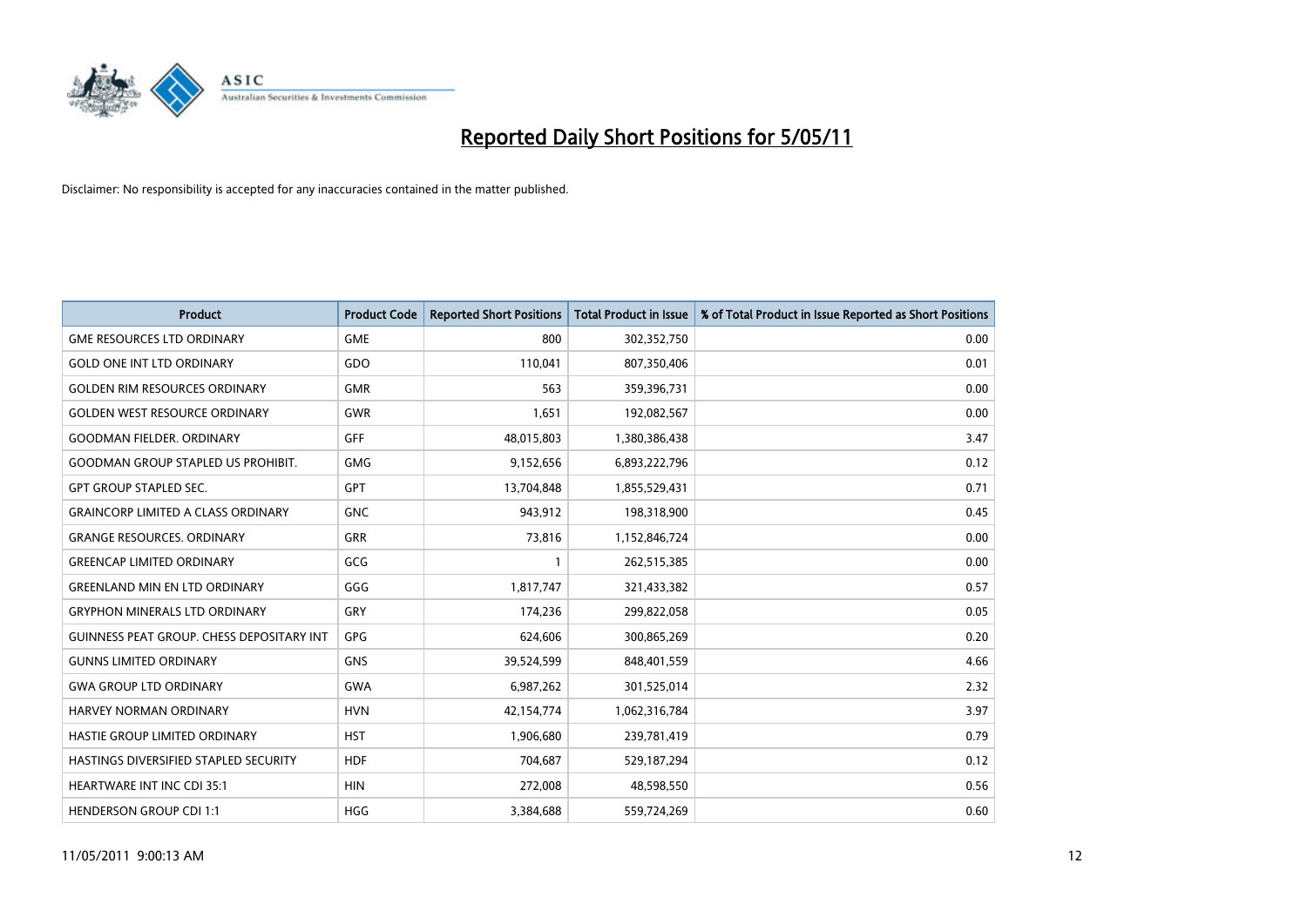

| <b>Product</b>                       | <b>Product Code</b> | <b>Reported Short Positions</b> | <b>Total Product in Issue</b> | % of Total Product in Issue Reported as Short Positions |
|--------------------------------------|---------------------|---------------------------------|-------------------------------|---------------------------------------------------------|
| HFA HOLDINGS LIMITED ORDINARY        | <b>HFA</b>          | 447,022                         | 117,332,831                   | 0.37                                                    |
| HIGHLANDS PACIFIC ORDINARY           | HIG                 | 2,587,126                       | 686,082,148                   | 0.38                                                    |
| HILLGROVE RES LTD ORDINARY           | <b>HGO</b>          | 549,109                         | 793,698,575                   | 0.07                                                    |
| HILLS HOLDINGS LTD ORDINARY          | <b>HIL</b>          | 2,448,616                       | 249,139,016                   | 0.98                                                    |
| HORIZON OIL LIMITED ORDINARY         | <b>HZN</b>          | 2,389,394                       | 1,130,811,515                 | 0.21                                                    |
| <b>ICON ENERGY LIMITED ORDINARY</b>  | <b>ICN</b>          | 275,272                         | 469,301,394                   | 0.05                                                    |
| <b>IINET LIMITED ORDINARY</b>        | <b>IIN</b>          | 1,287,442                       | 152,160,119                   | 0.84                                                    |
| <b>ILUKA RESOURCES ORDINARY</b>      | <b>ILU</b>          | 1,226,178                       | 418,700,517                   | 0.29                                                    |
| <b>IMDEX LIMITED ORDINARY</b>        | <b>IMD</b>          | 201,673                         | 199,414,165                   | 0.09                                                    |
| IMF (AUSTRALIA) LTD ORDINARY         | <b>IMF</b>          | 340,034                         | 123,828,193                   | 0.27                                                    |
| IMX RESOURCES LTD ORDINARY           | <b>IXR</b>          | 20,000                          | 262,612,803                   | 0.01                                                    |
| <b>INCITEC PIVOT ORDINARY</b>        | <b>IPL</b>          | 4,052,657                       | 1,628,730,107                 | 0.24                                                    |
| <b>INDAGO RESOURCES LTD ORDINARY</b> | <b>IDG</b>          | 8,179                           | 6,209,865                     | 0.13                                                    |
| <b>INDEPENDENCE GROUP ORDINARY</b>   | <b>IGO</b>          | 665,661                         | 198,757,875                   | 0.31                                                    |
| <b>INDO MINES LIMITED ORDINARY</b>   | <b>IDO</b>          | 746                             | 211,100,795                   | 0.00                                                    |
| INDOPHIL RESOURCES ORDINARY          | <b>IRN</b>          | 545,062                         | 471,445,763                   | 0.11                                                    |
| <b>INDUSTREA LIMITED ORDINARY</b>    | IDL                 | 1,658,505                       | 364,524,797                   | 0.45                                                    |
| INFIGEN ENERGY STAPLED SECURITIES    | <b>IFN</b>          | 3,691,654                       | 762,265,972                   | 0.48                                                    |
| ING RE COM GROUP STAPLED SECURITIES  | <b>ILF</b>          | 9.075                           | 441,029,194                   | 0.00                                                    |
| <b>INSURANCE AUSTRALIA ORDINARY</b>  | <b>IAG</b>          | 9,873,016                       | 2,079,034,021                 | 0.47                                                    |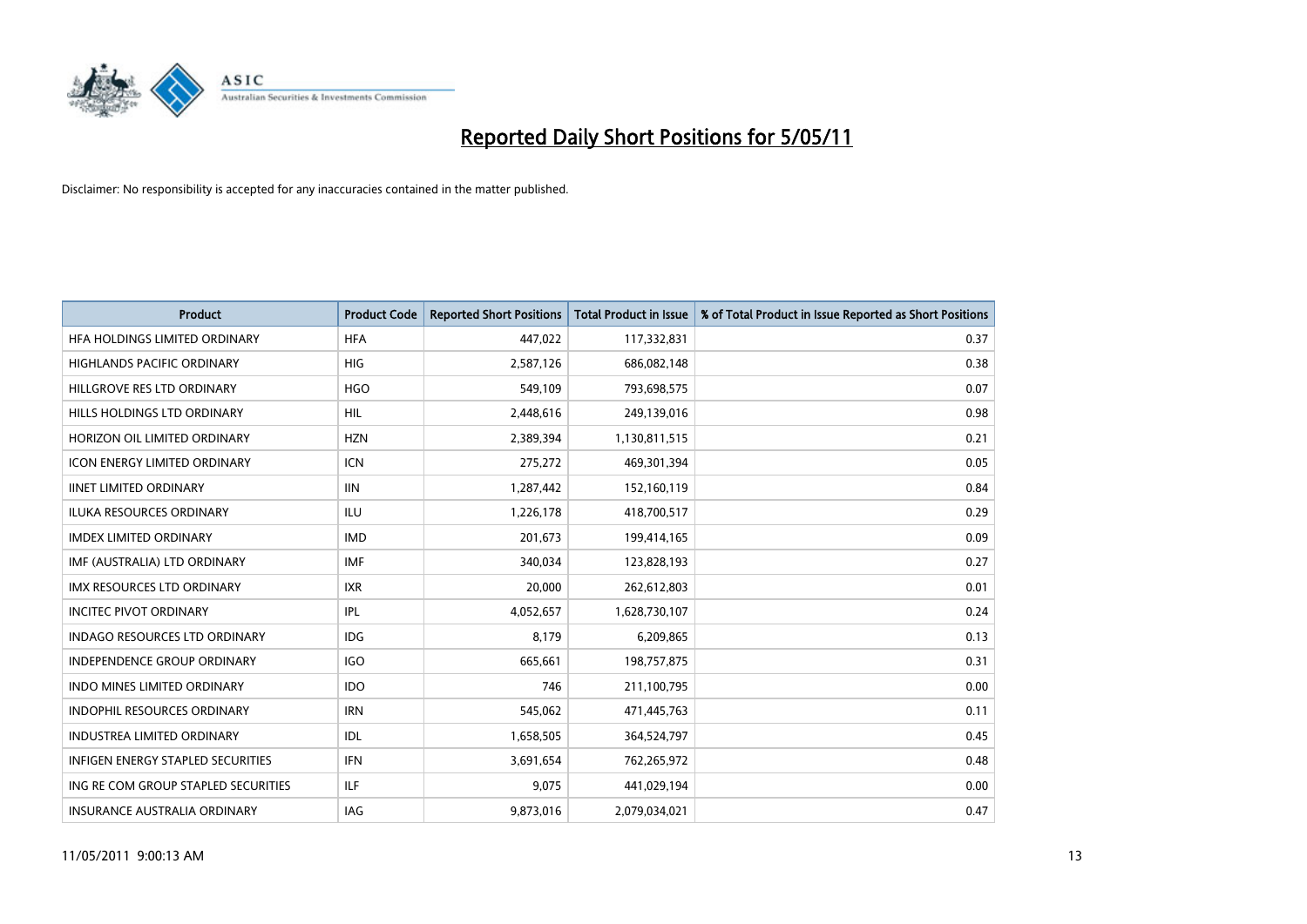

| <b>Product</b>                                  | <b>Product Code</b> | <b>Reported Short Positions</b> | <b>Total Product in Issue</b> | % of Total Product in Issue Reported as Short Positions |
|-------------------------------------------------|---------------------|---------------------------------|-------------------------------|---------------------------------------------------------|
| INT GOLDFIELDS LTD ORDINARY                     | <b>IGS</b>          | 12,197,682                      | 500,440,386                   | 2.44                                                    |
| INTEGRA MINING LTD, ORDINARY                    | <b>IGR</b>          | 5,030,996                       | 841,525,727                   | 0.59                                                    |
| <b>INTREPID MINES ORDINARY</b>                  | <b>IAU</b>          | 1,691,720                       | 520,617,420                   | 0.32                                                    |
| INVESTA OFFICE FUND STAPLED SECURITIES          | IOF                 | 13,157,357                      | 2,729,071,212                 | 0.48                                                    |
| <b>INVOCARE LIMITED ORDINARY</b>                | <b>IVC</b>          | 736.619                         | 102,421,288                   | 0.71                                                    |
| <b>ION LIMITED ORDINARY</b>                     | <b>ION</b>          | 164,453                         | 256,365,105                   | 0.06                                                    |
| <b>IOOF HOLDINGS LTD ORDINARY</b>               | IFL                 | 799.376                         | 229,794,395                   | 0.34                                                    |
| <b>IRESS MARKET TECH. ORDINARY</b>              | <b>IRE</b>          | 2,219,364                       | 126,018,142                   | 1.76                                                    |
| <b>IRON ORE HOLDINGS ORDINARY</b>               | <b>IOH</b>          | 22,925                          | 138,879,674                   | 0.02                                                    |
| ISHARES MSCI AUS 200 ISHARES MSCI AUS 200       | <b>IOZ</b>          | 1,780                           | 1,950,015                     | 0.09                                                    |
| ISHARES S&P 500 CDI 1:1                         | <b>IVV</b>          | 4,750                           | 116,350,000                   | 0.00                                                    |
| ISHARES S&P HIGH DIV ISHARES S&P HIGH DIV       | <b>IHD</b>          | 4,208                           | 1,700,055                     | 0.25                                                    |
| ISHARES S&P/ASX 20 ISHARES S&P/ASX20            | <b>ILC</b>          | 28.262                          | 2,175,008                     | 1.30                                                    |
| ISHARES SMALL ORDS ISHARES SMALL ORDS           | <b>ISO</b>          | 141,036                         | 5,700,000                     | 2.47                                                    |
| <b>ISOFT GROUP LIMITED ORDINARY</b>             | <b>ISF</b>          | 4,838,332                       | 1,070,595,874                 | 0.46                                                    |
| <b>IVANHOE AUSTRALIA ORDINARY</b>               | <b>IVA</b>          | 406,227                         | 418,709,553                   | 0.10                                                    |
| <b>JABIRU METALS LTD ORDINARY</b>               | <b>JML</b>          | 23,141                          | 558,654,366                   | 0.00                                                    |
| <b>JAMES HARDIE INDUST CHESS DEPOSITARY INT</b> | <b>IHX</b>          | 18,769,312                      | 436,386,587                   | 4.26                                                    |
| <b>IAMESON RESOURCES ORDINARY</b>               | <b>JAL</b>          | 1,600,000                       | 95,828,865                    | 1.67                                                    |
| <b>IB HI-FI LIMITED ORDINARY</b>                | <b>IBH</b>          | 7,812,244                       | 109,364,105                   | 7.11                                                    |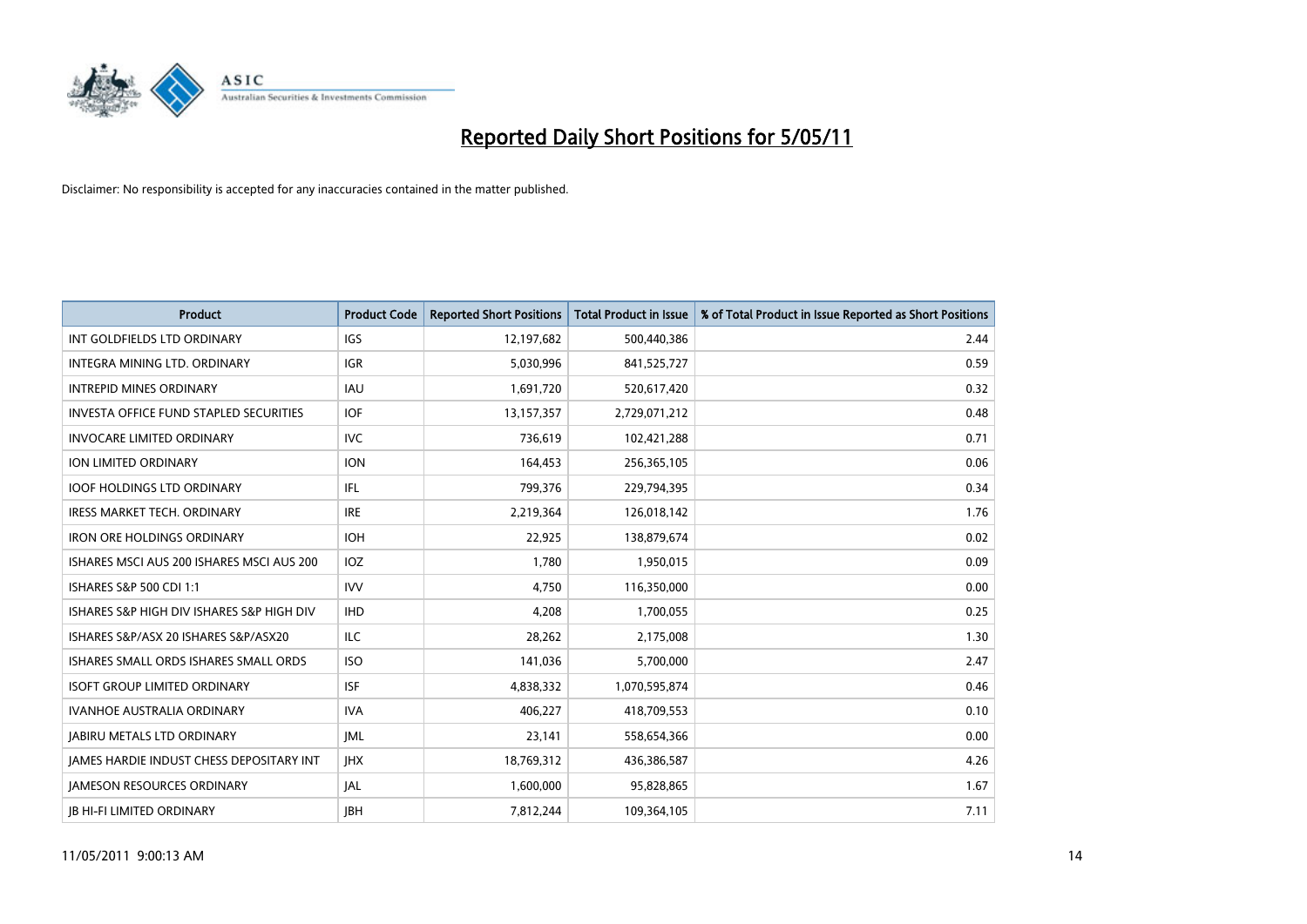

| <b>Product</b>                        | <b>Product Code</b> | <b>Reported Short Positions</b> | <b>Total Product in Issue</b> | % of Total Product in Issue Reported as Short Positions |
|---------------------------------------|---------------------|---------------------------------|-------------------------------|---------------------------------------------------------|
| <b>KAGARA LTD ORDINARY</b>            | KZL                 | 7,408,554                       | 708,583,835                   | 1.04                                                    |
| KANGAROO RES LTD ORDINARY             | <b>KRL</b>          | 600.000                         | 1,129,430,012                 | 0.05                                                    |
| KAROON GAS AUSTRALIA ORDINARY         | <b>KAR</b>          | 1,049,984                       | 221,110,769                   | 0.47                                                    |
| KASBAH RESOURCES ORDINARY             | KAS                 | 17,529                          | 364,262,596                   | 0.00                                                    |
| KATHMANDU HOLD LTD ORDINARY           | <b>KMD</b>          | 992,829                         | 200,000,000                   | 0.49                                                    |
| <b>KEYBRIDGE CAPITAL ORDINARY</b>     | <b>KBC</b>          | 5,999                           | 172,070,564                   | 0.00                                                    |
| KIMBERLEY METALS LTD ORDINARY         | <b>KBL</b>          | 1.821                           | 161,976,319                   | 0.00                                                    |
| KINGSGATE CONSOLID, ORDINARY          | <b>KCN</b>          | 1,974,325                       | 135,221,250                   | 1.45                                                    |
| KINGSROSE MINING LTD ORDINARY         | <b>KRM</b>          | 187,352                         | 263,130,366                   | 0.06                                                    |
| LEIGHTON HOLDINGS ORDINARY            | LEI                 | 8,813,130                       | 325,663,190                   | 2.67                                                    |
| LEND LEASE GROUP UNIT/ORD STAPLED     | LLC                 | 2,894,387                       | 570,915,669                   | 0.50                                                    |
| LINC ENERGY LTD ORDINARY              | <b>LNC</b>          | 6,181,066                       | 503,418,900                   | 1.22                                                    |
| LIQUEFIED NATURAL ORDINARY            | <b>LNG</b>          | 267,190                         | 214,099,015                   | 0.12                                                    |
| LYNAS CORPORATION ORDINARY            | <b>LYC</b>          | 29,821,220                      | 1,690,819,142                 | 1.77                                                    |
| M2 TELECOMMUNICATION ORDINARY         | <b>MTU</b>          | 6,999                           | 123,591,285                   | 0.01                                                    |
| MACARTHUR COAL ORDINARY               | <b>MCC</b>          | 3,275,615                       | 302,092,343                   | 1.07                                                    |
| <b>MACMAHON HOLDINGS ORDINARY</b>     | <b>MAH</b>          | 8,651,932                       | 733,711,705                   | 1.16                                                    |
| MACO ATLAS ROADS GRP ORDINARY STAPLED | <b>MOA</b>          | 5,558,483                       | 452,345,907                   | 1.21                                                    |
| MACOUARIE GROUP LTD ORDINARY          | <b>MOG</b>          | 2,127,685                       | 346,814,961                   | 0.60                                                    |
| MAGMA METALS LTD. ORDINARY            | <b>MMW</b>          | 501,364                         | 223,351,923                   | 0.23                                                    |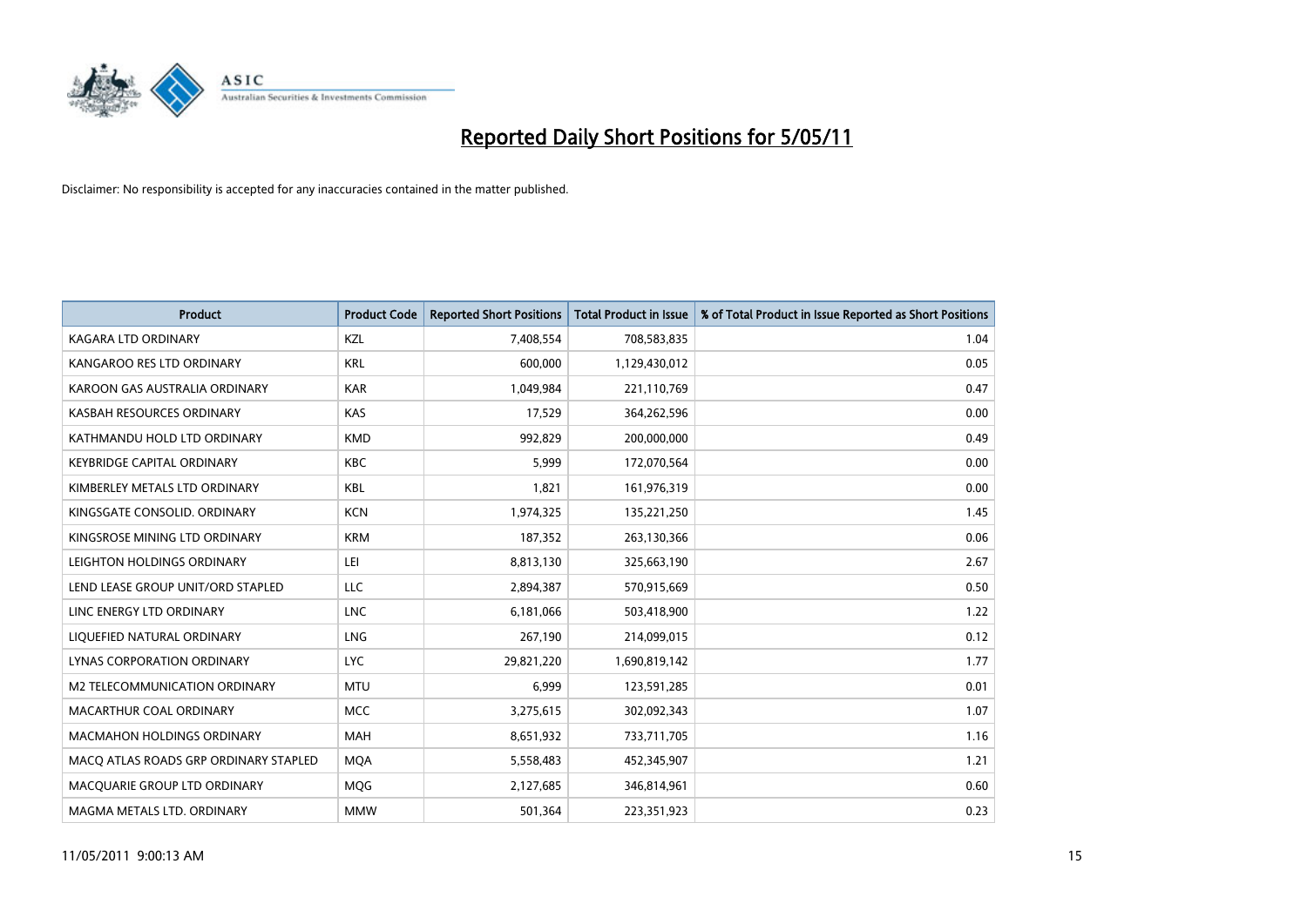

| <b>Product</b>                       | <b>Product Code</b> | <b>Reported Short Positions</b> | <b>Total Product in Issue</b> | % of Total Product in Issue Reported as Short Positions |
|--------------------------------------|---------------------|---------------------------------|-------------------------------|---------------------------------------------------------|
| <b>MANTRA RESOURCES ORDINARY</b>     | <b>MRU</b>          | 179,371                         | 135,326,194                   | 0.12                                                    |
| MAP GROUP STAPLED US PROHIBIT.       | <b>MAP</b>          | 4,053,908                       | 1,861,210,782                 | 0.22                                                    |
| MARENGO MINING ORDINARY              | <b>MGO</b>          | 161,067                         | 995,068,613                   | 0.02                                                    |
| MARYBOROUGH SUGAR ORDINARY           | <b>MSF</b>          | 39,228                          | 69,165,378                    | 0.06                                                    |
| <b>MATRIX C &amp; E LTD ORDINARY</b> | <b>MCE</b>          | 109,392                         | 76,514,098                    | 0.13                                                    |
| MCMILLAN SHAKESPEARE ORDINARY        | <b>MMS</b>          | 52,475                          | 68,067,560                    | 0.07                                                    |
| <b>MCPHERSON'S LTD ORDINARY</b>      | <b>MCP</b>          | 216,965                         | 72,401,758                    | 0.30                                                    |
| MEDUSA MINING LTD ORDINARY           | <b>MML</b>          | 2,192,968                       | 188,233,911                   | 1.17                                                    |
| MELBOURNE IT LIMITED ORDINARY        | <b>MLB</b>          | 180,616                         | 80,628,721                    | 0.23                                                    |
| MEO AUSTRALIA LTD ORDINARY           | <b>MEO</b>          | 5,516,866                       | 539,913,260                   | 1.01                                                    |
| MERMAID MARINE ORDINARY              | <b>MRM</b>          | 1,126,606                       | 215,066,086                   | 0.52                                                    |
| MESOBLAST LIMITED ORDINARY           | <b>MSB</b>          | 2,019,568                       | 279,733,562                   | 0.69                                                    |
| METALS X LIMITED ORDINARY            | <b>MLX</b>          | 1,114,088                       | 1,365,661,782                 | 0.09                                                    |
| METCASH LIMITED ORDINARY             | <b>MTS</b>          | 17,788,627                      | 768,853,644                   | 2.30                                                    |
| METGASCO LIMITED ORDINARY            | <b>MEL</b>          | 235,435                         | 252,710,972                   | 0.09                                                    |
| METMINCO LIMITED ORDINARY            | <b>MNC</b>          | 5,127,894                       | 1,377,720,365                 | 0.37                                                    |
| MHM METALS LIMITED ORDINARY          | <b>MHM</b>          | 9,114                           | 101,396,410                   | 0.01                                                    |
| MICLYN EXP OFFSHR ORDINARY           | <b>MIO</b>          | 459,191                         | 274,618,684                   | 0.17                                                    |
| MINARA RESOURCES ORDINARY            | <b>MRE</b>          | 7,780,514                       | 1,169,424,487                 | 0.66                                                    |
| MINCOR RESOURCES NL ORDINARY         | <b>MCR</b>          | 899,561                         | 200,608,804                   | 0.44                                                    |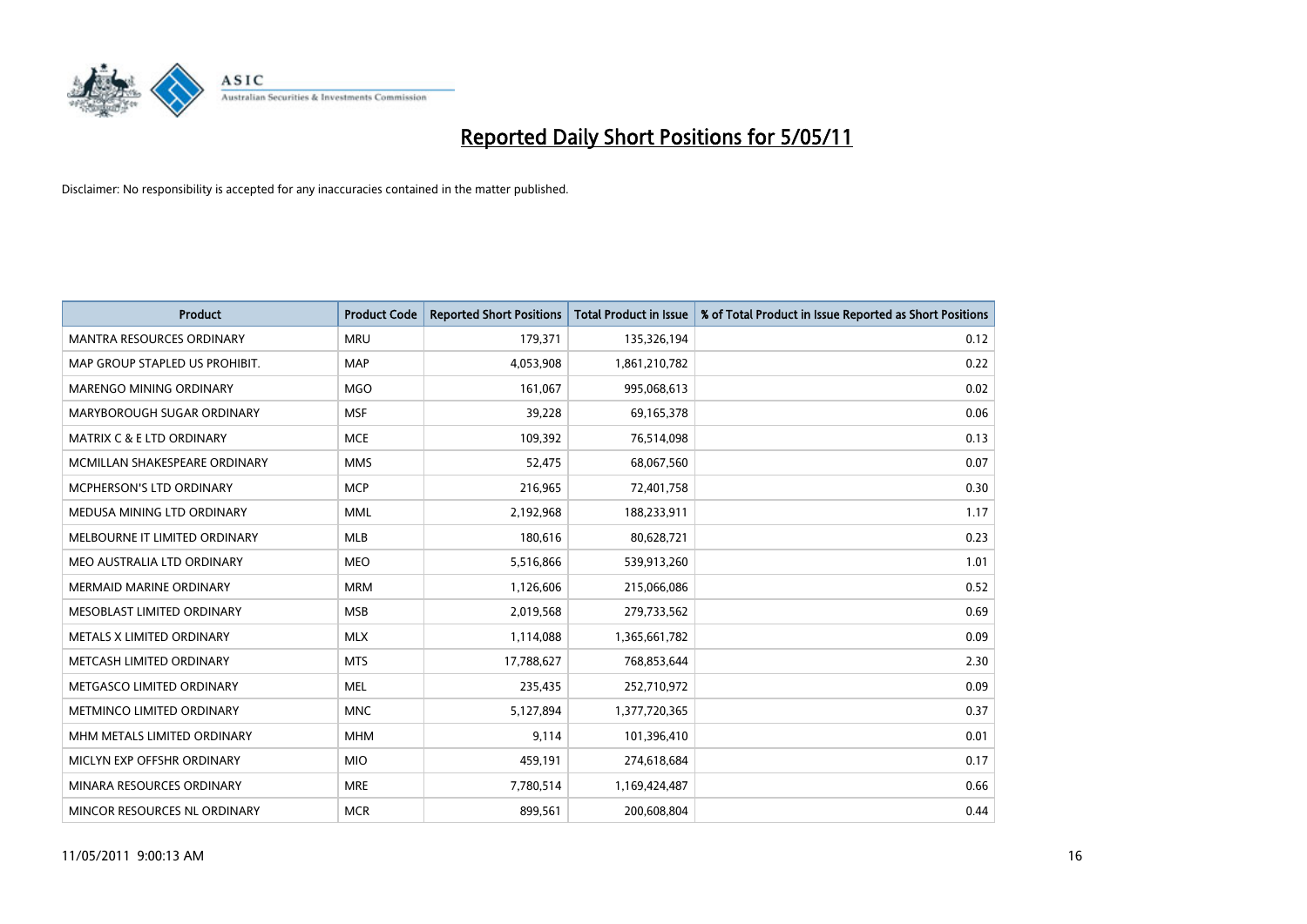

| <b>Product</b>                     | <b>Product Code</b> | <b>Reported Short Positions</b> | Total Product in Issue | % of Total Product in Issue Reported as Short Positions |
|------------------------------------|---------------------|---------------------------------|------------------------|---------------------------------------------------------|
| MINEMAKERS LIMITED ORDINARY        | <b>MAK</b>          | 71,627                          | 227,003,950            | 0.03                                                    |
| MINERAL DEPOSITS ORDINARY          | <b>MDL</b>          | 251,532                         | 60,768,582             | 0.40                                                    |
| MINERAL RESOURCES, ORDINARY        | <b>MIN</b>          | 548,441                         | 169,123,017            | 0.31                                                    |
| MIRABELA NICKEL LTD ORDINARY       | <b>MBN</b>          | 11,716,815                      | 491,561,237            | 2.37                                                    |
| MIRVAC GROUP STAPLED SECURITIES    | <b>MGR</b>          | 18,048,433                      | 3,416,924,188          | 0.51                                                    |
| <b>MOLOPO ENERGY LTD ORDINARY</b>  | <b>MPO</b>          | 1,630,185                       | 250,972,584            | 0.64                                                    |
| <b>MONADELPHOUS GROUP ORDINARY</b> | <b>MND</b>          | 613,028                         | 87,576,827             | 0.69                                                    |
| <b>MOUNT GIBSON IRON ORDINARY</b>  | <b>MGX</b>          | 5,201,626                       | 1,082,570,693          | 0.46                                                    |
| MULTIPLEX SITES SITES              | <b>MXUPA</b>        | 36                              | 4,500,000              | 0.00                                                    |
| MURCHISON METALS LTD ORDINARY      | <b>MMX</b>          | 13,952,147                      | 435,884,268            | 3.20                                                    |
| MYER HOLDINGS LTD ORDINARY         | <b>MYR</b>          | 12,989,887                      | 582,847,884            | 2.24                                                    |
| <b>MYSTATE LIMITED ORDINARY</b>    | <b>MYS</b>          | 1,400                           | 67,439,158             | 0.00                                                    |
| NATIONAL AUST. BANK ORDINARY       | <b>NAB</b>          | 16,581,348                      | 2,169,658,383          | 0.75                                                    |
| NATURAL FUEL LIMITED ORDINARY      | <b>NFL</b>          |                                 | 721,912                | 0.00                                                    |
| NAVITAS LIMITED ORDINARY           | <b>NVT</b>          | 2,346,821                       | 369,358,564            | 0.62                                                    |
| NEON ENERGY LIMITED ORDINARY       | <b>NEN</b>          | 10,326                          | 428,844,678            | 0.00                                                    |
| NEPTUNE MARINE ORDINARY            | <b>NMS</b>          | 700,073                         | 1,747,612,299          | 0.04                                                    |
| NEW HOPE CORPORATION ORDINARY      | <b>NHC</b>          | 780,994                         | 830,230,549            | 0.09                                                    |
| NEWCREST MINING ORDINARY           | <b>NCM</b>          | 3,322,776                       | 765,407,334            | 0.41                                                    |
| NEWS CORP A NON-VOTING CDI         | <b>NWSLV</b>        | 473.788                         | 1,829,745,732          | 0.02                                                    |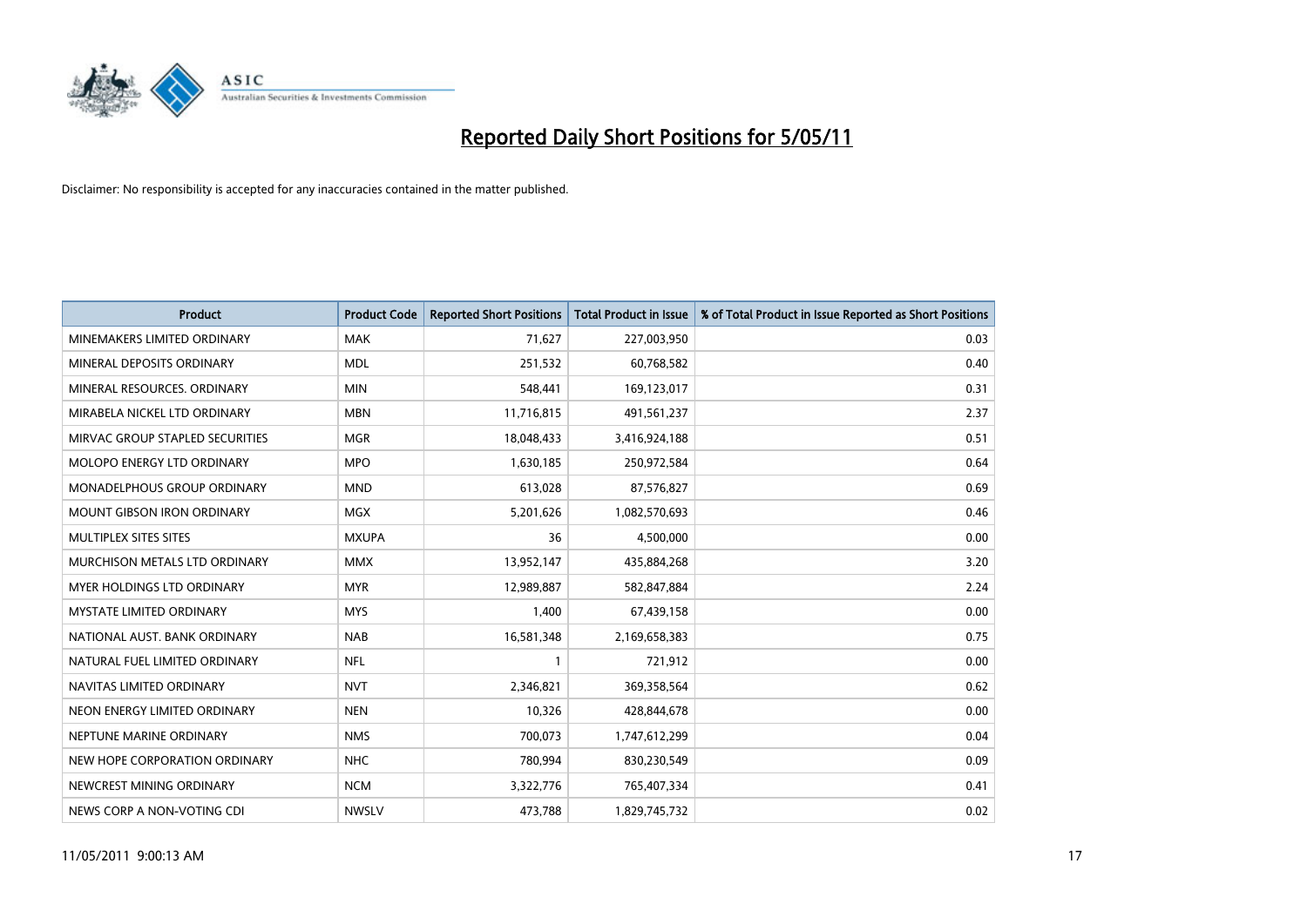

| <b>Product</b>                        | <b>Product Code</b> | <b>Reported Short Positions</b> | Total Product in Issue | % of Total Product in Issue Reported as Short Positions |
|---------------------------------------|---------------------|---------------------------------|------------------------|---------------------------------------------------------|
| NEWS CORP B VOTING CDI                | <b>NWS</b>          | 2,296,695                       | 798,520,953            | 0.28                                                    |
| NEXBIS LIMITED ORDINARY               | <b>NBS</b>          | 63,733                          | 798,356,704            | 0.01                                                    |
| NEXUS ENERGY LIMITED ORDINARY         | <b>NXS</b>          | 25,969,955                      | 1,162,462,245          | 2.23                                                    |
| NIB HOLDINGS LIMITED ORDINARY         | <b>NHF</b>          | 301,752                         | 466,765,752            | 0.06                                                    |
| NICK SCALI LIMITED ORDINARY           | <b>NCK</b>          | 39,246                          | 81,000,000             | 0.04                                                    |
| NIDO PETROLEUM ORDINARY               | <b>NDO</b>          | 904,565                         | 1,373,822,119          | 0.05                                                    |
| NKWE PLATINUM 10C US COMMON           | <b>NKP</b>          | 218,384                         | 559,651,184            | 0.04                                                    |
| NOBLE MINERAL RES ORDINARY            | <b>NMG</b>          | 779,245                         | 382,478,108            | 0.21                                                    |
| NORTHERN CREST ORDINARY               | <b>NOC</b>          | 24,345                          | 133,484,723            | 0.02                                                    |
| NORTHERN IRON LTD ORDINARY            | <b>NFE</b>          | 1,155,751                       | 336,084,863            | 0.34                                                    |
| NRW HOLDINGS LIMITED ORDINARY         | <b>NWH</b>          | 584,081                         | 276,770,445            | 0.21                                                    |
| NSL CONSOLIDATED LTD ORDINARY         | <b>NSL</b>          | 101,269                         | 270,661,373            | 0.03                                                    |
| NUFARM LIMITED ORDINARY               | <b>NUF</b>          | 6,019,003                       | 261,833,005            | 2.29                                                    |
| OAKTON LIMITED ORDINARY               | <b>OKN</b>          | 684,001                         | 93,800,235             | 0.73                                                    |
| OCEANAGOLD CORP. CHESS DEPOSITARY INT | <b>OGC</b>          | 1,555,966                       | 262,180,388            | 0.60                                                    |
| OCEANIA CAPITAL LTD ORDINARY          | <b>OCP</b>          | 2,500                           | 91,921,295             | 0.00                                                    |
| OIL SEARCH LTD ORDINARY               | OSH                 | 11,827,536                      | 1,316,672,727          | 0.88                                                    |
| <b>OILEX LTD ORDINARY</b>             | <b>OEX</b>          | 63,746                          | 253,274,885            | 0.03                                                    |
| OM HOLDINGS LIMITED ORDINARY          | <b>OMH</b>          | 7,117,108                       | 504,105,150            | 1.41                                                    |
| ONESTEEL LIMITED ORDINARY             | OST                 | 14,275,139                      | 1,338,106,652          | 1.05                                                    |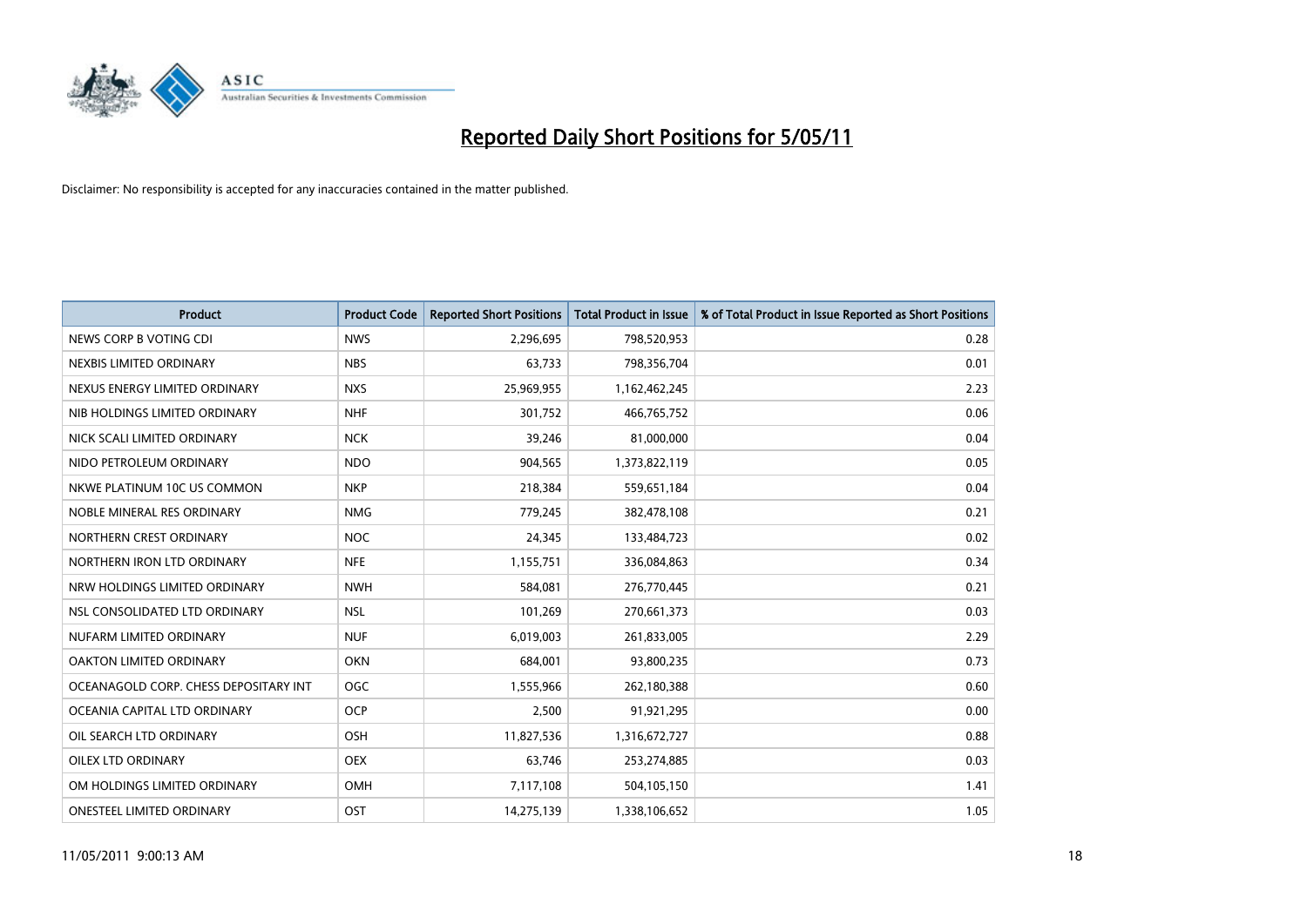

| <b>Product</b>                 | <b>Product Code</b> | <b>Reported Short Positions</b> | <b>Total Product in Issue</b> | % of Total Product in Issue Reported as Short Positions |
|--------------------------------|---------------------|---------------------------------|-------------------------------|---------------------------------------------------------|
| ORICA LIMITED ORDINARY         | ORI                 | 3,019,300                       | 363,223,767                   | 0.81                                                    |
| ORIGIN ENERGY ORDINARY         | <b>ORG</b>          | 3,364,528                       | 1,064,377,759                 | 0.30                                                    |
| OROCOBRE LIMITED ORDINARY      | <b>ORE</b>          | 85,004                          | 102,813,894                   | 0.08                                                    |
| OROTONGROUP LIMITED ORDINARY   | ORL                 | 23,753                          | 40,880,902                    | 0.06                                                    |
| OTTO ENERGY LIMITED ORDINARY   | OEL                 | 109,204                         | 1,134,540,071                 | 0.01                                                    |
| OZ MINERALS ORDINARY           | OZL                 | 22,689,752                      | 3,238,546,504                 | 0.69                                                    |
| <b>PACIFIC BRANDS ORDINARY</b> | <b>PBG</b>          | 8,619,055                       | 931,386,248                   | 0.94                                                    |
| PACIFIC NIUGINI LTD ORDINARY   | PNR                 | 1,714                           | 239,069,666                   | 0.00                                                    |
| PALADIN ENERGY LTD ORDINARY    | <b>PDN</b>          | 12,125,331                      | 777,698,217                   | 1.53                                                    |
| PANAUST LIMITED ORDINARY       | <b>PNA</b>          | 23,905,143                      | 2,965,008,426                 | 0.80                                                    |
| PANORAMIC RESOURCES ORDINARY   | PAN                 | 886,609                         | 207,050,710                   | 0.43                                                    |
| PAPERLINX LIMITED ORDINARY     | <b>PPX</b>          | 19,257,602                      | 603,580,761                   | 3.18                                                    |
| PAPILLON RES LTD ORDINARY      | PIR                 | 115,942                         | 190,702,855                   | 0.06                                                    |
| PATTIES FOODS LTD ORDINARY     | PFL                 |                                 | 138,989,223                   | 0.00                                                    |
| PEET LIMITED ORDINARY          | <b>PPC</b>          | 88,243                          | 303,854,244                   | 0.02                                                    |
| PENINSULA ENERGY LTD ORDINARY  | <b>PEN</b>          | 485,000                         | 2,087,215,700                 | 0.02                                                    |
| PERILYA LIMITED ORDINARY       | PEM                 | 489,571                         | 526,075,563                   | 0.09                                                    |
| PERPETUAL LIMITED ORDINARY     | <b>PPT</b>          | 2,442,344                       | 44,669,352                    | 5.47                                                    |
| PERSEUS MINING LTD ORDINARY    | PRU                 | 3,786,067                       | 424,017,088                   | 0.90                                                    |
| PETSEC ENERGY ORDINARY         | <b>PSA</b>          | 223,332                         | 231,283,622                   | 0.10                                                    |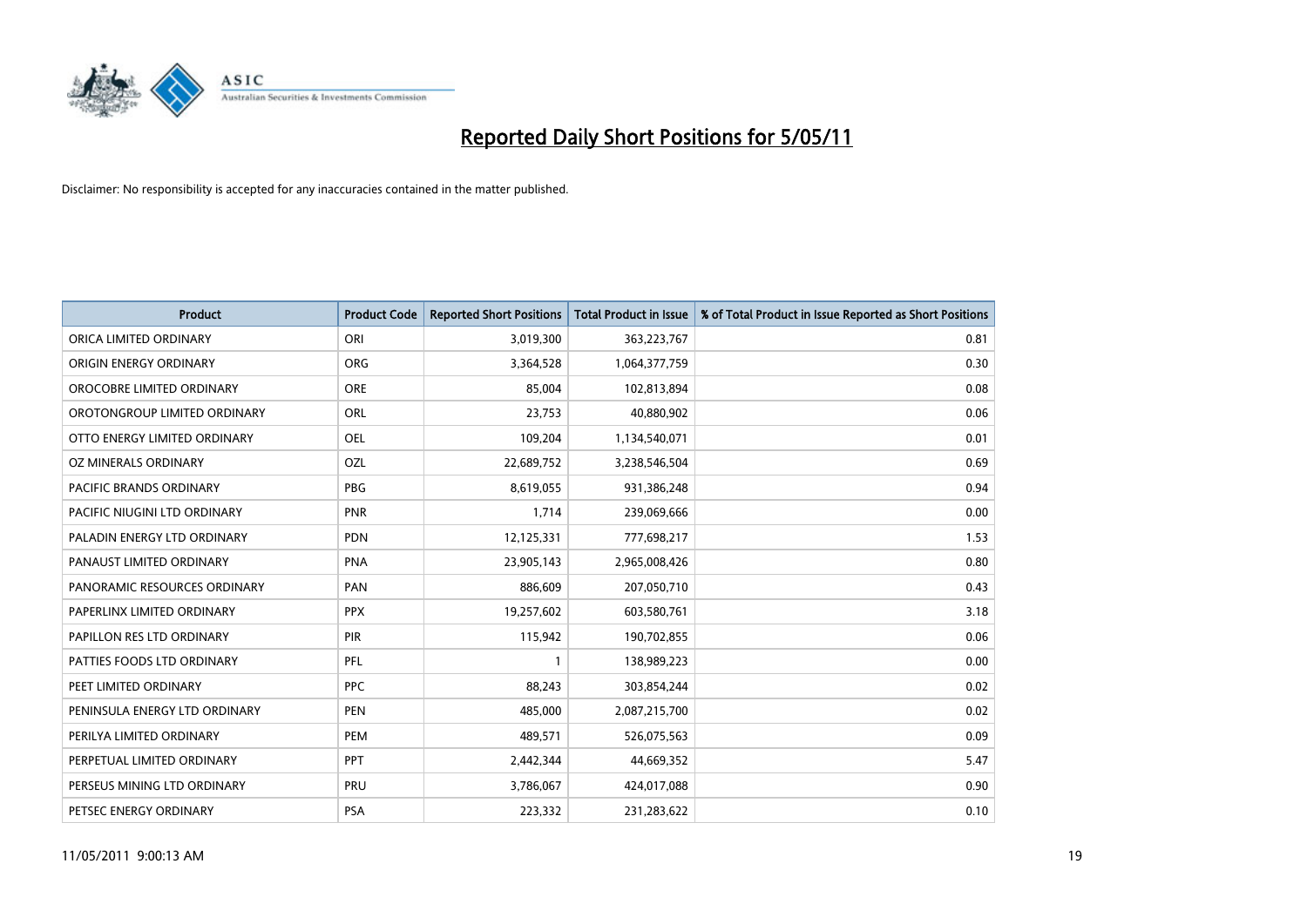

| <b>Product</b>                       | <b>Product Code</b> | <b>Reported Short Positions</b> | Total Product in Issue | % of Total Product in Issue Reported as Short Positions |
|--------------------------------------|---------------------|---------------------------------|------------------------|---------------------------------------------------------|
| PHARMAXIS LTD ORDINARY               | <b>PXS</b>          | 973,085                         | 228,290,309            | 0.42                                                    |
| PHOTON GROUP LTD ORDINARY            | PGA                 | 250,510                         | 1,540,886,866          | 0.02                                                    |
| PLATINUM ASSET ORDINARY              | <b>PTM</b>          | 6,817,589                       | 561,347,878            | 1.21                                                    |
| PLATINUM AUSTRALIA ORDINARY          | <b>PLA</b>          | 5,062,023                       | 392,430,039            | 1.29                                                    |
| PLATINUM CAPITAL LTD ORDINARY        | <b>PMC</b>          |                                 | 164,959,410            | 0.00                                                    |
| PMP LIMITED ORDINARY                 | <b>PMP</b>          | 302,047                         | 335,338,483            | 0.09                                                    |
| PORT BOUVARD LIMITED ORDINARY        | PBD                 | 6.754                           | 593,868,295            | 0.00                                                    |
| PRANA BIOTECHNOLOGY ORDINARY         | PBT                 | 526,750                         | 269,292,203            | 0.20                                                    |
| PREMIER INVESTMENTS ORDINARY         | <b>PMV</b>          | 552,557                         | 155,062,831            | 0.36                                                    |
| PRIMA BIOMED LTD ORDINARY            | <b>PRR</b>          | 258,911                         | 809,228,119            | 0.03                                                    |
| PRIMARY HEALTH CARE ORDINARY         | <b>PRY</b>          | 8,382,721                       | 497,349,803            | 1.67                                                    |
| PRIME INFR GROUP. STAPLED SECURITIES | PIH                 | 308.735                         | 351,776,795            | 0.09                                                    |
| PRIME MEDIA GRP LTD ORDINARY         | <b>PRT</b>          | 14,825                          | 366,330,303            | 0.00                                                    |
| PROGEN PHARMACEUTIC ORDINARY         | PGL                 | 151,596                         | 24,709,097             | 0.61                                                    |
| PROGRAMMED ORDINARY                  | <b>PRG</b>          | 393,105                         | 118,169,908            | 0.33                                                    |
| PSIVIDA CORP CDI 1:1                 | <b>PVA</b>          | 6,878                           | 8,891,730              | 0.08                                                    |
| <b>QANTAS AIRWAYS ORDINARY</b>       | QAN                 | 37,981,682                      | 2,265,123,620          | 1.66                                                    |
| OBE INSURANCE GROUP ORDINARY         | <b>OBE</b>          | 19,808,141                      | 1,092,653,182          | 1.78                                                    |
| OR NATIONAL LIMITED ORDINARY         | <b>ORN</b>          | 21,001,699                      | 2,440,000,000          | 0.87                                                    |
| <b>QUBE LOGISTICS ORDINARY UNITS</b> | <b>QUB</b>          | 18,384,721                      | 610,839,329            | 3.01                                                    |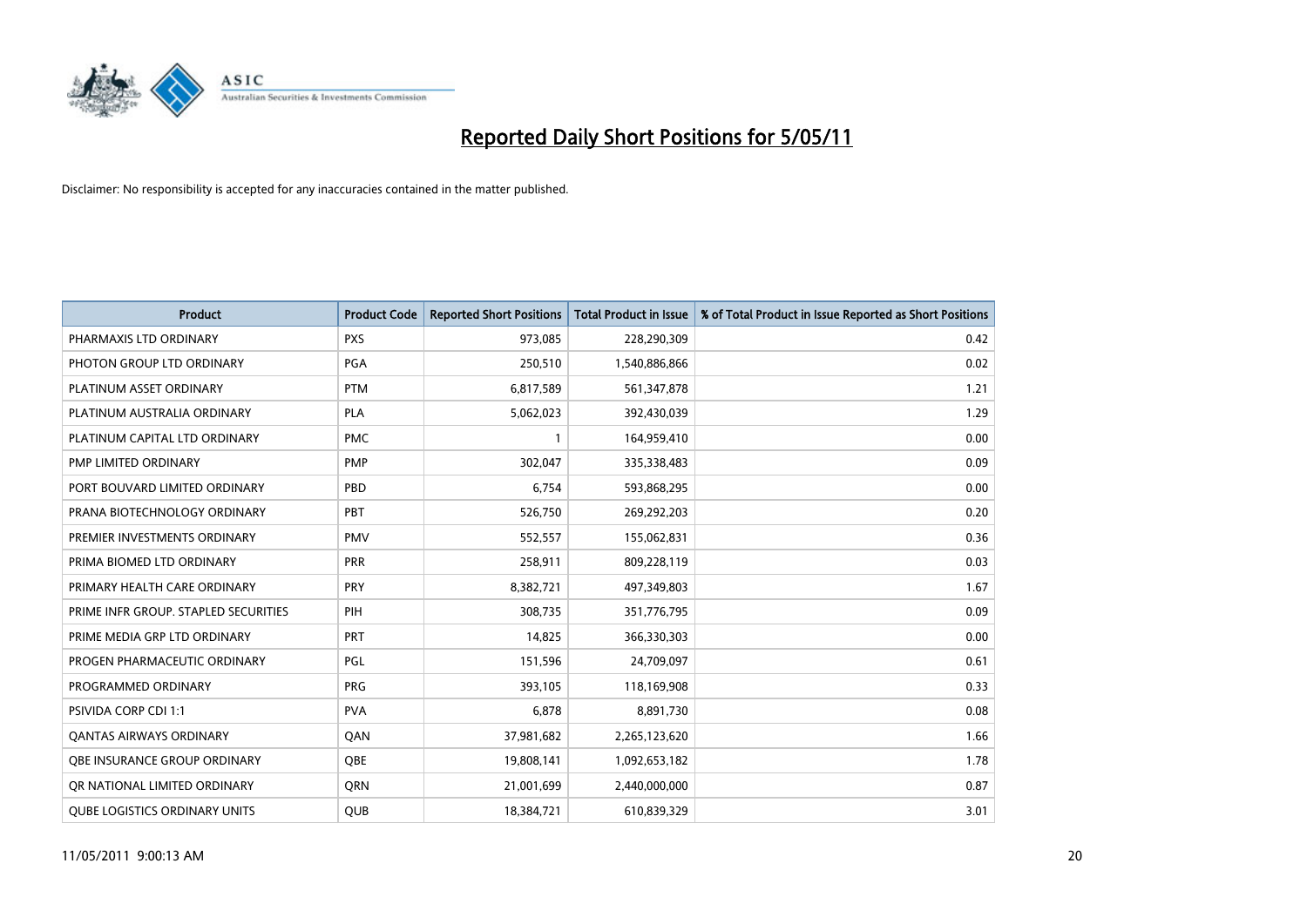

| <b>Product</b>                  | <b>Product Code</b> | <b>Reported Short Positions</b> | Total Product in Issue | % of Total Product in Issue Reported as Short Positions |
|---------------------------------|---------------------|---------------------------------|------------------------|---------------------------------------------------------|
| RAMELIUS RESOURCES ORDINARY     | <b>RMS</b>          | 54,127                          | 291,658,795            | 0.01                                                    |
| RAMSAY HEALTH CARE ORDINARY     | <b>RHC</b>          | 1,746,579                       | 202,081,252            | 0.86                                                    |
| <b>RCR TOMLINSON ORDINARY</b>   | <b>RCR</b>          | 68,067                          | 131,897,672            | 0.05                                                    |
| <b>REA GROUP ORDINARY</b>       | <b>REA</b>          | 43,431                          | 130,401,680            | 0.02                                                    |
| <b>RECKON LIMITED ORDINARY</b>  | <b>RKN</b>          | $\overline{2}$                  | 133,384,060            | 0.00                                                    |
| <b>RED 5 LIMITED ORDINARY</b>   | <b>RED</b>          | 6,638                           | 1,283,597,526          | 0.00                                                    |
| <b>RED FORK ENERGY ORDINARY</b> | <b>RFE</b>          | 25,514                          | 160,035,000            | 0.01                                                    |
| REED RESOURCES LTD ORDINARY     | <b>RDR</b>          | 356,839                         | 262,237,201            | 0.13                                                    |
| REGIS RESOURCES ORDINARY        | <b>RRL</b>          | 2,486,637                       | 431,217,041            | 0.58                                                    |
| RESMED INC CDI 10:1             | <b>RMD</b>          | 9,740,217                       | 1,534,676,730          | 0.63                                                    |
| RESOLUTE MINING ORDINARY        | <b>RSG</b>          | 6,714,151                       | 467,618,520            | 1.43                                                    |
| RESOURCE AND INVEST. ORDINARY   | <b>RNI</b>          | 10,914                          | 124,579,308            | 0.01                                                    |
| RESOURCE GENERATION ORDINARY    | <b>RES</b>          | 243,842                         | 250,200,530            | 0.09                                                    |
| RETAIL FOOD GROUP ORDINARY      | <b>RFG</b>          | 101                             | 107,788,918            | 0.00                                                    |
| REVERSE CORP LIMITED ORDINARY   | <b>REF</b>          | 25,141                          | 92,382,175             | 0.03                                                    |
| REX MINERALS LIMITED ORDINARY   | <b>RXM</b>          | 259,551                         | 151,438,879            | 0.15                                                    |
| <b>RHG LIMITED ORDINARY</b>     | <b>RHG</b>          | 155,939                         | 318,745,978            | 0.04                                                    |
| RIDLEY CORPORATION ORDINARY     | <b>RIC</b>          | 808,517                         | 307,817,071            | 0.27                                                    |
| RIO TINTO LIMITED ORDINARY      | <b>RIO</b>          | 16,246,700                      | 435,758,720            | 3.76                                                    |
| RIVERCITY MOTORWAY STAPLED      | <b>RCY</b>          | 132,000                         | 957,010,115            | 0.01                                                    |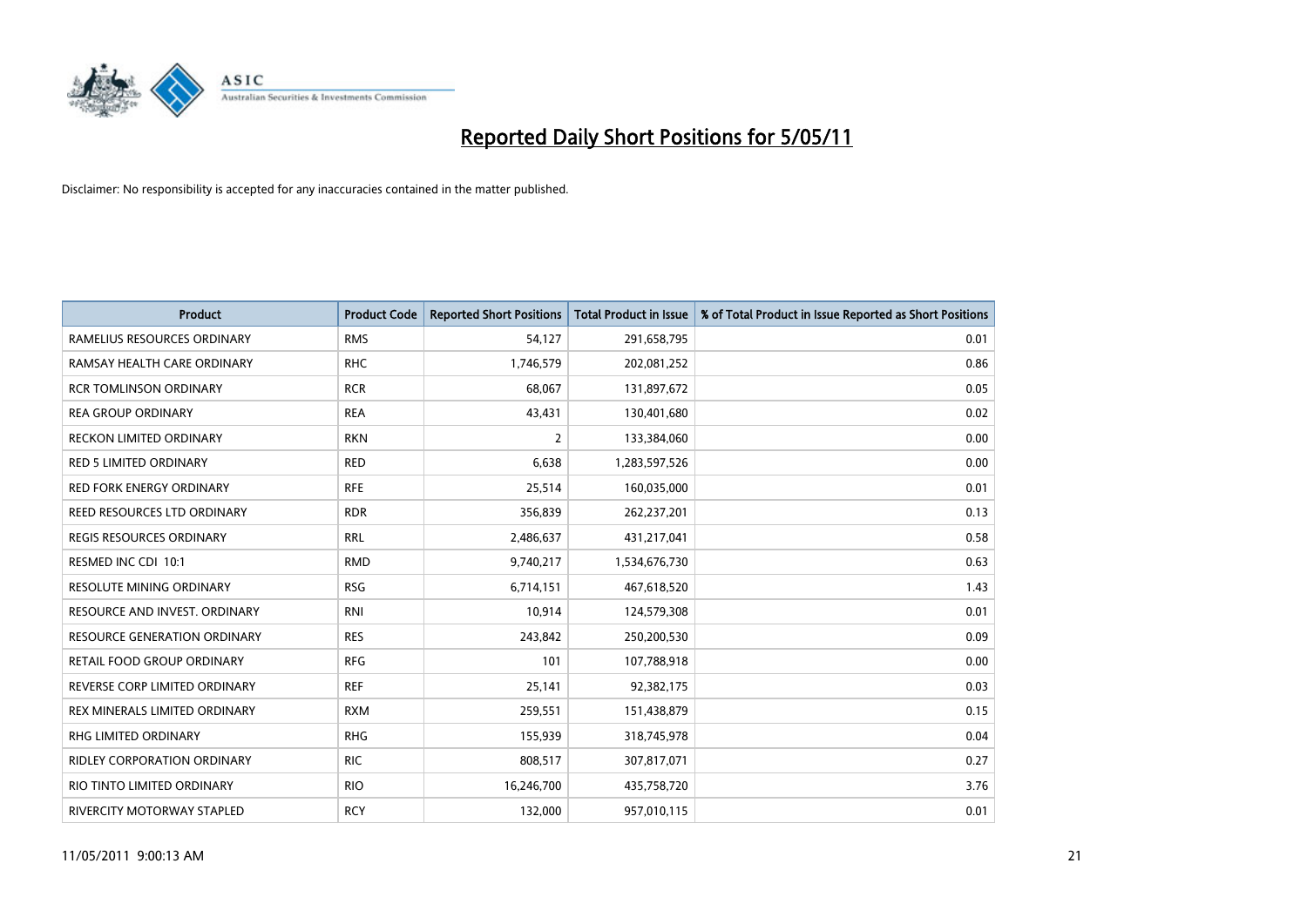

| <b>Product</b>                | <b>Product Code</b> | <b>Reported Short Positions</b> | Total Product in Issue | % of Total Product in Issue Reported as Short Positions |
|-------------------------------|---------------------|---------------------------------|------------------------|---------------------------------------------------------|
| RIVERSDALE MINING ORDINARY    | <b>RIV</b>          | 26,387                          | 244,431,186            | 0.01                                                    |
| ROBUST RESOURCES ORDINARY     | <b>ROL</b>          | 1,139,425                       | 84,944,097             | 1.34                                                    |
| ROC OIL COMPANY ORDINARY      | <b>ROC</b>          | 6,297,701                       | 713,154,560            | 0.87                                                    |
| SAI GLOBAL LIMITED ORDINARY   | SAI                 | 192,765                         | 199,552,155            | 0.08                                                    |
| SALMAT LIMITED ORDINARY       | <b>SLM</b>          | 144,129                         | 159,767,799            | 0.09                                                    |
| SAMSON OIL & GAS LTD ORDINARY | SSN                 | 3,201,860                       | 1,726,580,909          | 0.18                                                    |
| SANDFIRE RESOURCES ORDINARY   | <b>SFR</b>          | 1,261,533                       | 148,384,969            | 0.83                                                    |
| <b>SANTOS LTD ORDINARY</b>    | <b>STO</b>          | 6,882,695                       | 877,955,664            | 0.78                                                    |
| SARACEN MINERAL ORDINARY      | <b>SAR</b>          | 779,692                         | 492,151,415            | 0.14                                                    |
| SEDGMAN LIMITED ORDINARY      | <b>SDM</b>          | 403,239                         | 209,752,689            | 0.19                                                    |
| SEEK LIMITED ORDINARY         | <b>SEK</b>          | 9,099,065                       | 336,584,488            | 2.70                                                    |
| SELECT HARVESTS ORDINARY      | SHV                 | 201                             | 56,226,960             | 0.00                                                    |
| SENETAS CORPORATION ORDINARY  | <b>SEN</b>          | 756,999                         | 463,105,195            | 0.16                                                    |
| SENEX ENERGY LIMITED ORDINARY | SXY                 | 138,512                         | 744,320,231            | 0.02                                                    |
| SERVCORP LIMITED ORDINARY     | SRV                 | 74,183                          | 98,440,807             | 0.07                                                    |
| SERVICE STREAM ORDINARY       | <b>SSM</b>          | 344,663                         | 283,418,867            | 0.12                                                    |
| SEVEN GROUP HOLDINGS ORDINARY | <b>SVW</b>          | 689,644                         | 305,910,281            | 0.21                                                    |
| SEVEN WEST MEDIA LTD ORDINARY | <b>SWM</b>          | 4,207,755                       | 610,327,899            | 0.69                                                    |
| SIGMA PHARMACEUTICAL ORDINARY | <b>SIP</b>          | 17,574,597                      | 1,178,626,572          | 1.48                                                    |
| SIHAYO GOLD LIMITED ORDINARY  | <b>SIH</b>          | 886,474                         | 693,986,646            | 0.13                                                    |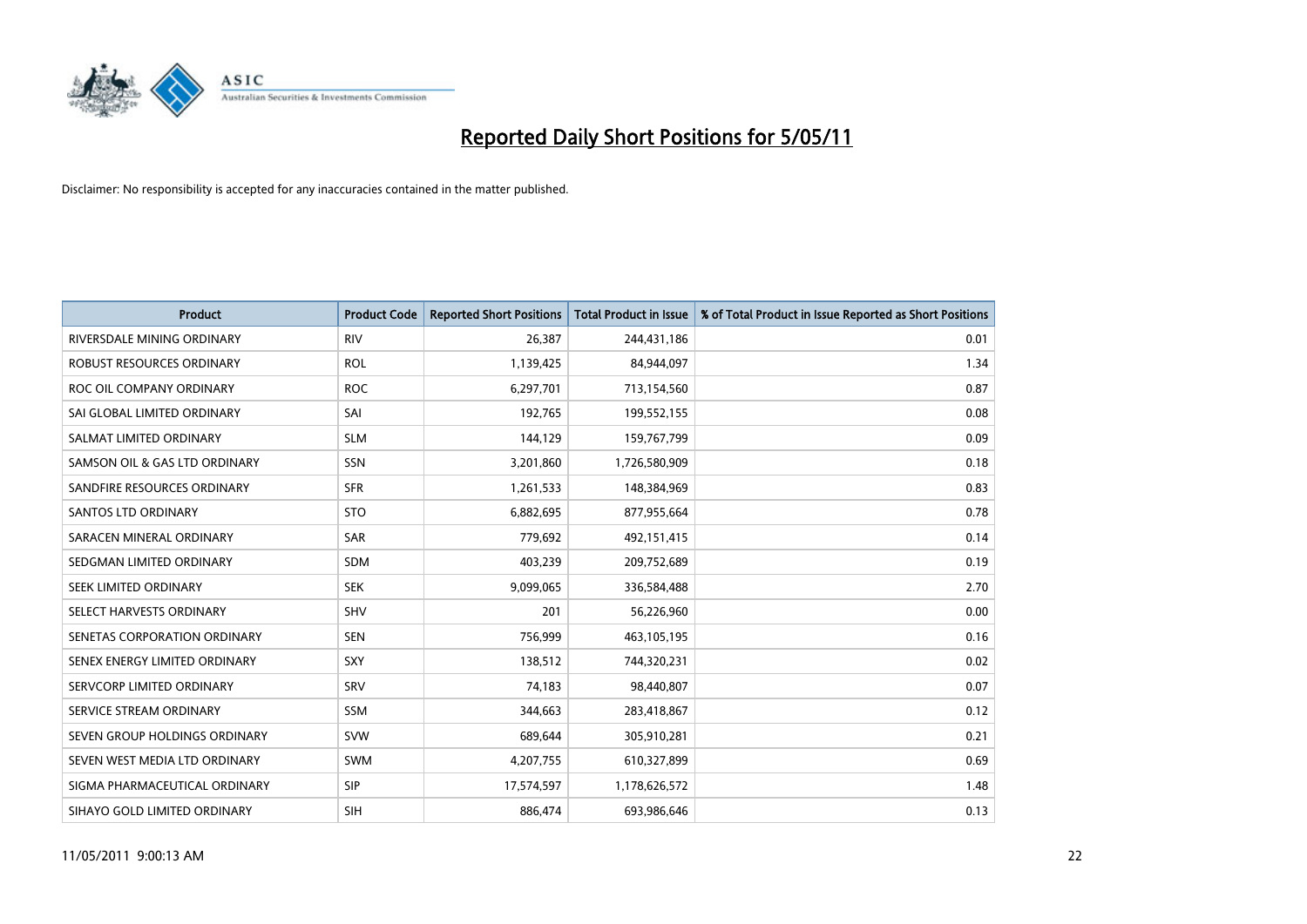

| <b>Product</b>                           | <b>Product Code</b> | <b>Reported Short Positions</b> | <b>Total Product in Issue</b> | % of Total Product in Issue Reported as Short Positions |
|------------------------------------------|---------------------|---------------------------------|-------------------------------|---------------------------------------------------------|
| SILEX SYSTEMS ORDINARY                   | <b>SLX</b>          | 429.098                         | 170,128,997                   | 0.25                                                    |
| SILVER LAKE RESOURCE ORDINARY            | <b>SLR</b>          | 69,815                          | 178,882,838                   | 0.03                                                    |
| SIMS METAL MGMT LTD ORDINARY             | <b>SGM</b>          | 3,634,707                       | 205,393,914                   | 1.77                                                    |
| SINGAPORE TELECOMM. CHESS DEPOSITARY INT | SGT                 | 5,116,105                       | 276,569,442                   | 1.84                                                    |
| SKILLED GROUP LTD ORDINARY               | <b>SKE</b>          | 53,990                          | 233,089,776                   | 0.01                                                    |
| SKY CITY ENTERTAIN, ORDINARY             | <b>SKC</b>          | 114,200                         | 576,958,340                   | 0.02                                                    |
| <b>SKY NETWORK ORDINARY</b>              | <b>SKT</b>          | 50,000                          | 389,139,785                   | 0.01                                                    |
| SMS MANAGEMENT, ORDINARY                 | <b>SMX</b>          | 109,118                         | 67,661,358                    | 0.15                                                    |
| SONIC HEALTHCARE ORDINARY                | <b>SHL</b>          | 6,221,433                       | 388,429,875                   | 1.60                                                    |
| SOUL PATTINSON (W.H) ORDINARY            | SOL                 | 55,698                          | 238,640,580                   | 0.02                                                    |
| SOUTH BOULDER MINES ORDINARY             | <b>STB</b>          | 4,529                           | 86,115,688                    | 0.01                                                    |
| SP AUSNET STAPLED SECURITIES             | <b>SPN</b>          | 5,653,202                       | 2,795,115,439                 | 0.20                                                    |
| SPARK INFRASTRUCTURE STAPLED NOTE & UNIT | SKI                 | 17,556,720                      | 1,326,734,264                 | 1.32                                                    |
| SPDR 200 FUND ETF UNITS                  | <b>STW</b>          | 8                               | 50,339,159                    | 0.00                                                    |
| SPECIALTY FASHION ORDINARY               | <b>SFH</b>          | 2,166,131                       | 191,686,122                   | 1.13                                                    |
| SPHERE MINERALS LTD ORDINARY             | <b>SPH</b>          | 1,762                           | 171,348,151                   | 0.00                                                    |
| SPOTLESS GROUP LTD ORDINARY              | <b>SPT</b>          | 2,391,855                       | 262,766,725                   | 0.91                                                    |
| ST BARBARA LIMITED ORDINARY              | SBM                 | 3,661,788                       | 325,615,389                   | 1.13                                                    |
| STAGING CONNECTIONS ORDINARY             | <b>STG</b>          | 2,917,189                       | 78,317,726                    | 3.72                                                    |
| STANMORE COAL LTD ORDINARY               | <b>SMR</b>          | 73,240                          | 88,270,738                    | 0.08                                                    |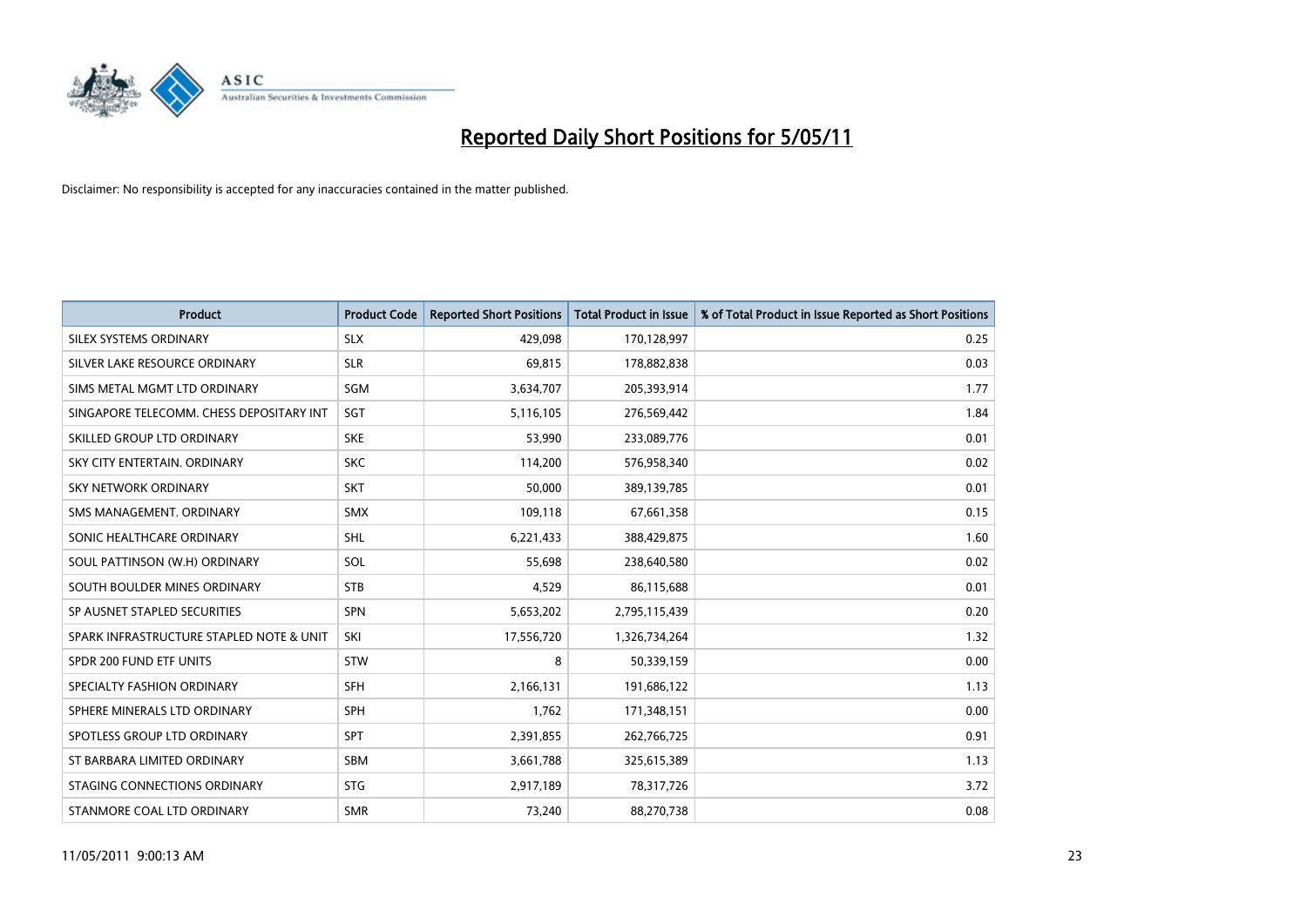

| <b>Product</b>                       | <b>Product Code</b> | <b>Reported Short Positions</b> | <b>Total Product in Issue</b> | % of Total Product in Issue Reported as Short Positions |
|--------------------------------------|---------------------|---------------------------------|-------------------------------|---------------------------------------------------------|
| STARPHARMA HOLDINGS ORDINARY         | SPL                 | 186,210                         | 247,402,721                   | 0.07                                                    |
| STH AMERICAN COR LTD ORDINARY        | SAY                 | 9,200                           | 245,846,493                   | 0.00                                                    |
| STH CRS ELECT ENGNR ORDINARY         | <b>SXE</b>          | 72,392                          | 142,678,939                   | 0.05                                                    |
| STHN CROSS MEDIA ORDINARY            | <b>SXL</b>          | 3,556,959                       | 651,086,366                   | 0.52                                                    |
| STOCKLAND UNITS/ORD STAPLED          | <b>SGP</b>          | 10,717,888                      | 2,383,036,717                 | 0.43                                                    |
| STRAITS RES LTD. ORDINARY            | SRQ                 | 7,932,481                       | 324,355,749                   | 2.43                                                    |
| <b>STW COMMUNICATIONS ORDINARY</b>   | SGN                 | 275,510                         | 364,310,964                   | 0.07                                                    |
| SUNCORP GROUP LTD ORDINARY           | <b>SUN</b>          | 9,097,853                       | 1,286,600,980                 | 0.69                                                    |
| SUNDANCE RESOURCES ORDINARY          | <b>SDL</b>          | 19,043,876                      | 2,722,509,168                 | 0.69                                                    |
| SUNLAND GROUP LTD ORDINARY           | <b>SDG</b>          | 13,041                          | 224,881,794                   | 0.00                                                    |
| SUPER RET REP LTD ORDINARY           | <b>SUL</b>          | 79,367                          | 130,018,739                   | 0.07                                                    |
| <b>SWICK MINING ORDINARY</b>         | <b>SWK</b>          | 1,548                           | 236,724,970                   | 0.00                                                    |
| SYMEX HOLDINGS ORDINARY              | <b>SYM</b>          | 6,633                           | 142,481,091                   | 0.00                                                    |
| <b>TABCORP HOLDINGS LTD ORDINARY</b> | <b>TAH</b>          | 10,735,239                      | 688,019,737                   | 1.54                                                    |
| <b>TALENT2 INTERNATION ORDINARY</b>  | <b>TWO</b>          | 9.801                           | 142,434,450                   | 0.01                                                    |
| TALISMAN MINING ORDINARY             | <b>TLM</b>          | 3,079                           | 130,438,627                   | 0.00                                                    |
| <b>TANAMI GOLD NL ORDINARY</b>       | <b>TAM</b>          | 22,311                          | 260,997,677                   | 0.01                                                    |
| TAP OIL LIMITED ORDINARY             | <b>TAP</b>          | 656,529                         | 240,967,311                   | 0.27                                                    |
| <b>TARGET ENERGY ORDINARY</b>        | <b>TEX</b>          | 250,000                         | 249,471,966                   | 0.10                                                    |
| TASSAL GROUP LIMITED ORDINARY        | <b>TGR</b>          | 84,173                          | 146,304,404                   | 0.04                                                    |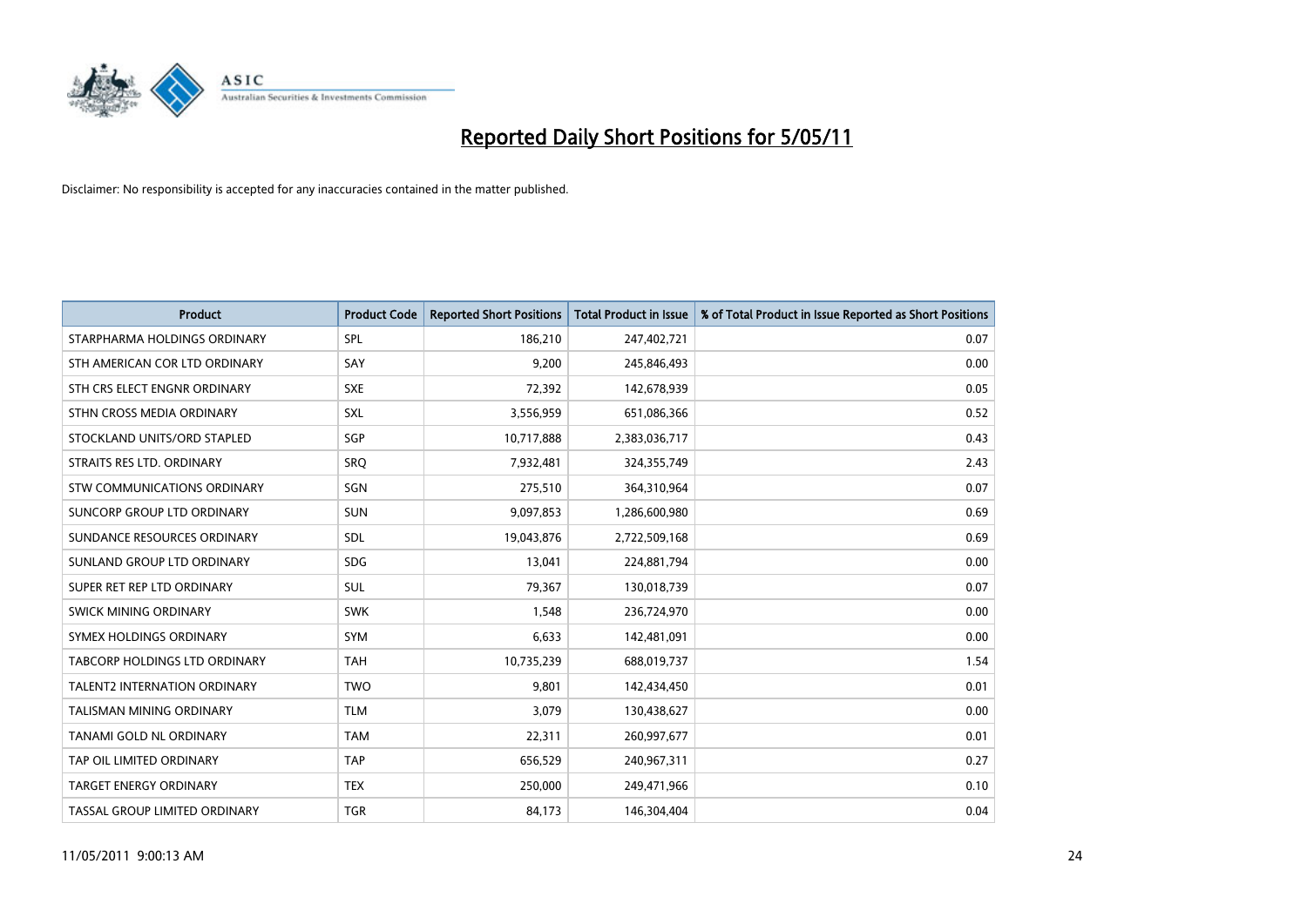

| <b>Product</b>                       | <b>Product Code</b> | <b>Reported Short Positions</b> | Total Product in Issue | % of Total Product in Issue Reported as Short Positions |
|--------------------------------------|---------------------|---------------------------------|------------------------|---------------------------------------------------------|
| <b>TATTS GROUP LTD ORDINARY</b>      | <b>TTS</b>          | 14,108,165                      | 1,318,683,208          | 1.06                                                    |
| TELECOM CORPORATION ORDINARY         | <b>TEL</b>          | 21,141,550                      | 1,924,652,813          | 1.10                                                    |
| <b>TELSTRA CORPORATION, ORDINARY</b> | <b>TLS</b>          | 40,371,411                      | 12,443,074,357         | 0.30                                                    |
| TEN NETWORK HOLDINGS ORDINARY        | <b>TEN</b>          | 38,777,812                      | 1,045,236,720          | 3.71                                                    |
| TERANGA GOLD CORP CDI 1:1            | <b>TGZ</b>          | 281,036                         | 150,228,220            | 0.17                                                    |
| TFS CORPORATION LTD ORDINARY         | <b>TFC</b>          | 65,951                          | 275,789,494            | 0.02                                                    |
| THE REJECT SHOP ORDINARY             | <b>TRS</b>          | 637,672                         | 26,033,570             | 2.43                                                    |
| THOR MINING PLC CHESS DEPOSITARY     | <b>THR</b>          | 2,307                           | 222,489,120            | 0.00                                                    |
| THORN GROUP LIMITED ORDINARY         | <b>TGA</b>          | 2,361                           | 129,858,924            | 0.00                                                    |
| THUNDELARRA EXPLOR, ORDINARY         | <b>THX</b>          | 57,135                          | 153,578,927            | 0.04                                                    |
| <b>TIGER RESOURCES ORDINARY</b>      | <b>TGS</b>          | 278,983                         | 668,635,549            | 0.04                                                    |
| TIMBERCORP LIMITED ORDINARY          | <b>TIM</b>          | 90,074                          | 352,071,429            | 0.02                                                    |
| <b>TISHMAN SPEYER UNITS</b>          | <b>TSO</b>          | 212,265                         | 338,440,904            | 0.06                                                    |
| TNG LIMITED ORDINARY                 | <b>TNG</b>          | 4,321                           | 284,803,062            | 0.00                                                    |
| TOLL HOLDINGS LTD ORDINARY           | <b>TOL</b>          | 19,502,173                      | 710,128,531            | 2.72                                                    |
| TORO ENERGY LIMITED ORDINARY         | <b>TOE</b>          | 35,404                          | 964,936,676            | 0.00                                                    |
| <b>TOWER AUSTRALIA ORDINARY</b>      | <b>TAL</b>          | 356,379                         | 419,652,394            | 0.07                                                    |
| TOWER LIMITED ORDINARY               | <b>TWR</b>          | 690,119                         | 263,603,448            | 0.26                                                    |
| <b>TOX FREE SOLUTIONS ORDINARY</b>   | <b>TOX</b>          | 38,436                          | 92,290,500             | 0.03                                                    |
| TPG TELECOM LIMITED ORDINARY         | <b>TPM</b>          | 4,410,173                       | 775,522,421            | 0.56                                                    |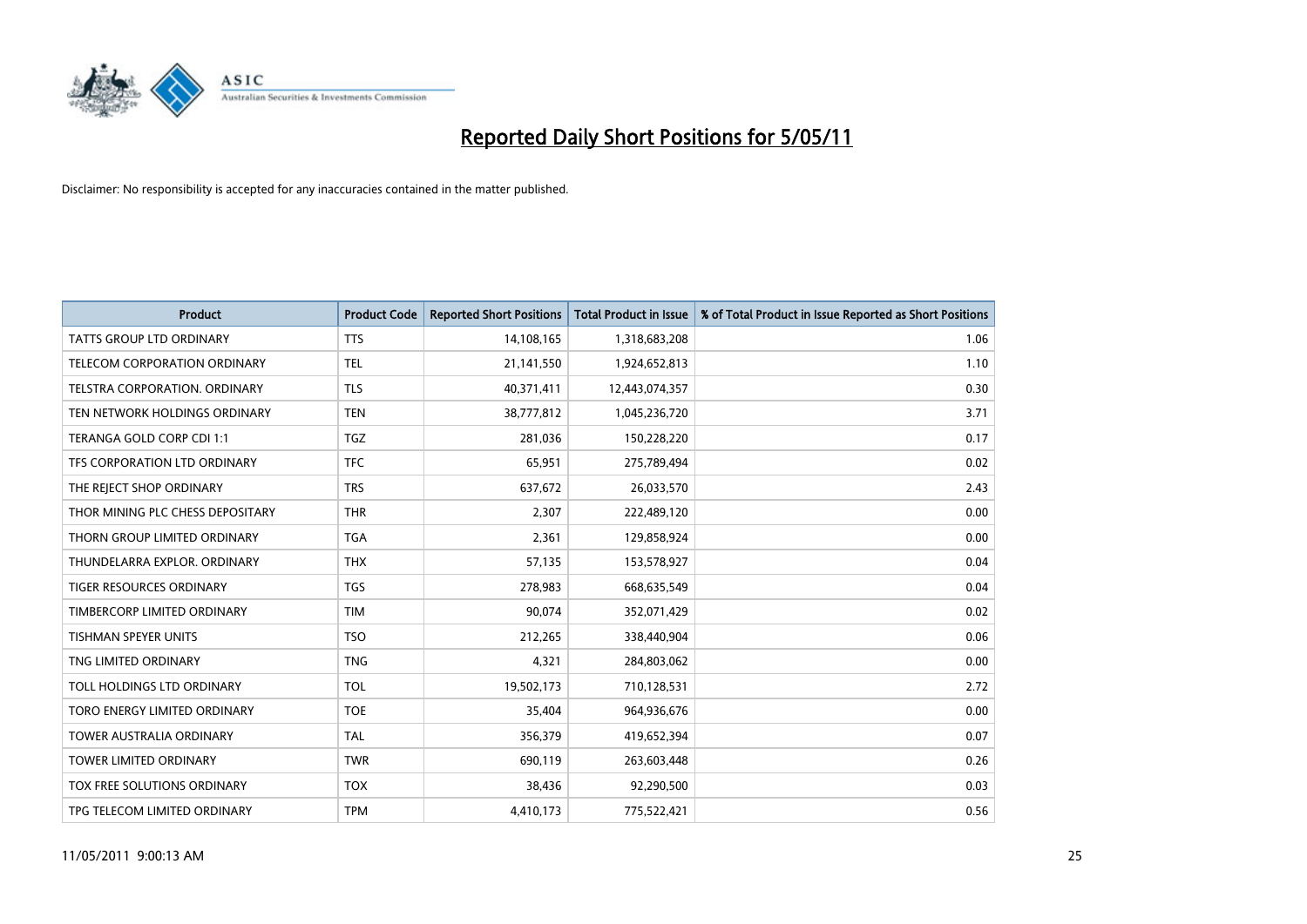

| <b>Product</b>                            | <b>Product Code</b> | <b>Reported Short Positions</b> | <b>Total Product in Issue</b> | % of Total Product in Issue Reported as Short Positions |
|-------------------------------------------|---------------------|---------------------------------|-------------------------------|---------------------------------------------------------|
| TRANSFIELD SERV INFR STAPLED SECURITIES   | <b>TSI</b>          | 175,973                         | 438,756,421                   | 0.04                                                    |
| <b>TRANSFIELD SERVICES ORDINARY</b>       | <b>TSE</b>          | 7,995,271                       | 549,715,957                   | 1.45                                                    |
| TRANSPACIFIC INDUST, ORDINARY             | <b>TPI</b>          | 15,653,042                      | 960,638,735                   | 1.61                                                    |
| TRANSURBAN GROUP TRIPLE STAPLED SEC.      | <b>TCL</b>          | 5,520,634                       | 1,443,543,731                 | 0.39                                                    |
| TRINITY GROUP STAPLED SECURITIES          | <b>TCO</b>          | 3,419                           | 203,405,927                   | 0.00                                                    |
| TROY RESOURCES NL ORDINARY                | <b>TRY</b>          | 41,629                          | 87,968,823                    | 0.04                                                    |
| UGL LIMITED ORDINARY                      | UGL                 | 5,164,133                       | 166,047,171                   | 3.11                                                    |
| UNILIFE CORPORATION CDI US PROHIBITED     | <b>UNS</b>          | 600,836                         | 273,283,389                   | 0.21                                                    |
| UXC LIMITED ORDINARY                      | <b>UXC</b>          | 45,584                          | 305,789,718                   | 0.01                                                    |
| VALAD PROPERTY GROUP STAPLED US PROHIBIT. | <b>VPG</b>          | 3,909,008                       | 115,108,116                   | 3.39                                                    |
| <b>VDM GROUP LIMITED ORDINARY</b>         | <b>VMG</b>          | 11,116                          | 193,127,749                   | 0.01                                                    |
| <b>VENTURE MINERALS ORDINARY</b>          | <b>VMS</b>          | 152,539                         | 220,943,592                   | 0.06                                                    |
| <b>VILLAGE ROADSHOW LTD ORDINARY</b>      | <b>VRL</b>          | 1,191                           | 151,439,777                   | 0.00                                                    |
| <b>VIRGIN BLUE HOLDINGS ORDINARY</b>      | <b>VBA</b>          | 42,245,498                      | 2,210,197,600                 | 1.90                                                    |
| <b>VISION GROUP HLDGS ORDINARY</b>        | <b>VGH</b>          | 78,000                          | 74,061,110                    | 0.11                                                    |
| <b>VITA GROUP LTD ORDINARY</b>            | <b>VTG</b>          | 75,190                          | 142,499,800                   | 0.05                                                    |
| VITERRA INC CDI 1:1                       | <b>VTA</b>          | 3,828                           | 68,629,939                    | 0.01                                                    |
| <b>WATPAC LIMITED ORDINARY</b>            | <b>WTP</b>          | 49,080                          | 183,341,382                   | 0.01                                                    |
| <b>WDS LIMITED ORDINARY</b>               | <b>WDS</b>          | 701                             | 144,055,662                   | 0.00                                                    |
| <b>WEBJET LIMITED ORDINARY</b>            | <b>WEB</b>          | 423.651                         | 77,961,278                    | 0.54                                                    |